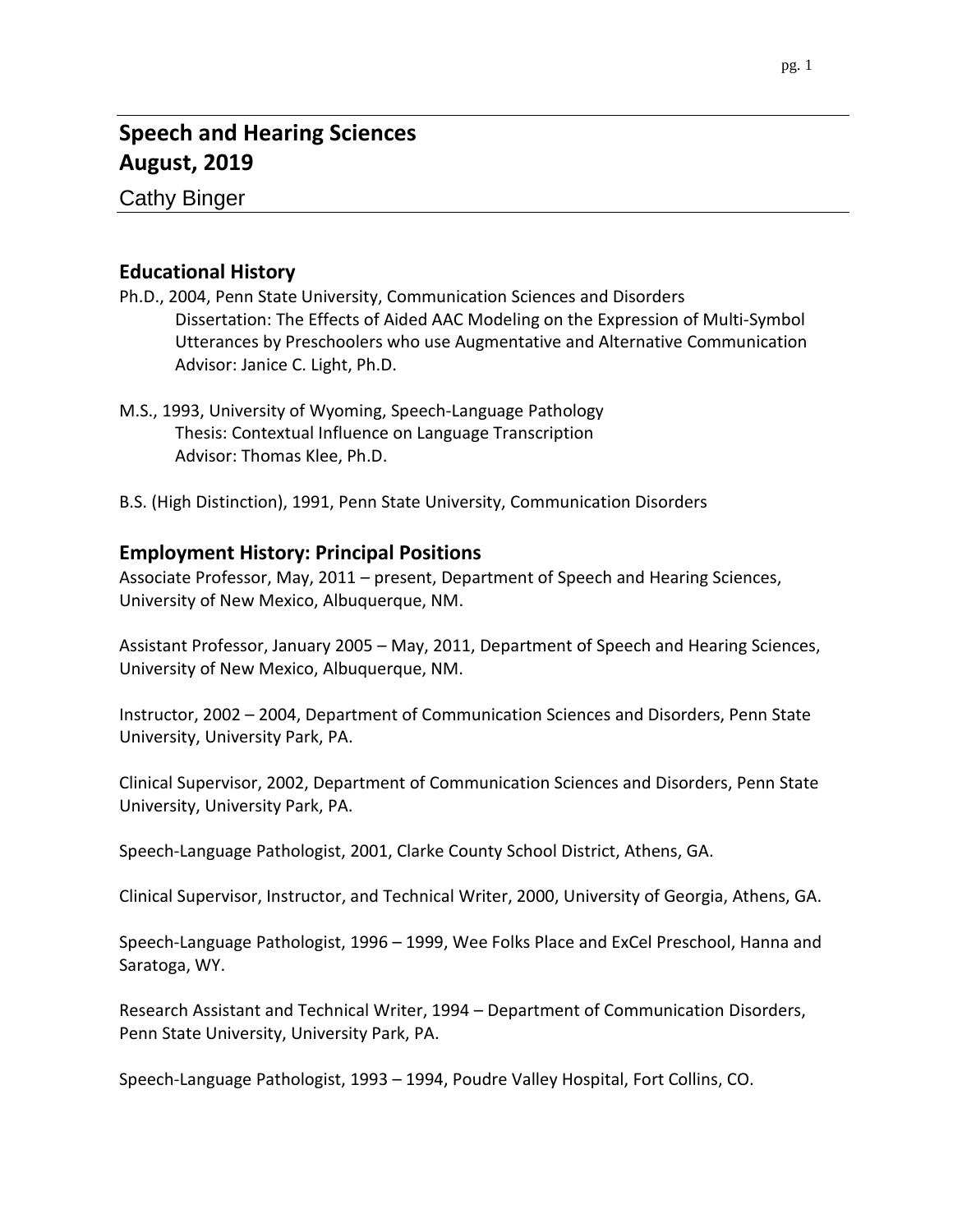### **Employment History: Concurrent Positions**

Consultant, 2005 – 2016, Wyoming Institute for Disabilities, University of Wyoming, Laramie, WY.

Adjunct Assistant Professor, January 2004 - 2009, Division of Communication Disorders, University of Wyoming, Laramie, WY.

# **Professional Recognitions, Honors, and Memberships**

### **Research Honors**

*Invited speaker:* Invited to serve as the *Mayor H. Paul Memorial Lecture* in the John D. Wiley Seminar Series at the Waisman Center, University of Wisconsin-Madison. The annual Mayor H. Paul Memorial Lectures feature prominent scientists who have done outstanding work in developing communication and adaptive technology for people with developmental and acquired disabilities. February 28, 2020.

*Invited keynote speaker:* Invited to serve as a keynote speaker for the Swedish Communication Carnival. March, 2019 in Gothenburg, Sweden.

*Invited keynote speaker*: Invited to serve as a keynote speaker, as well as present a workshop and a research paper, for the biennial conference of the Australian Group on Severe Communication Impairment (AGOSCI). May, 2017 in Melbourne, Australia.

*Meritorious Poster Award:* 2016 award for poster entitled, "School-Age Children with Highly Unintelligible Speech: A New Mexico Survey." Presented at the 2016 ASHA Convention in Philadelphia, PA.

*Awardee*: Clinical Practice Research Institute (sponsored by the American Speech-Language-Hearing Association), a program designed to support NIH researchers prepare R01 proposals, April 2016. Met with main research collaborator (Dr. Kent-Walsh) and two mentors in Orlando, FL for intensive, individualized research meetings. Mentors: Dr. Kathryn Hustad (U of Wisc.) and Dr. Howard Goldstein (U. of South Fla.)

*Outstanding Research Paper Award:* 2015 award for best paper; selected by associate editors:

Kent-Walsh, Murza, Malani, & Binger (2015). Effects of Communication Partner Instruction on the Communication of Individuals using AAC: A Meta-Analysis. *Augmentative and Alternative Communication*

*Mentor*: Served as an invited mentor for the American Speech-Language-Hearing Association's Research Mentoring *Pathways* Program, which is designed to mentor earlycareer clinical scientists in developing strong foundations for independent research careers. Met with mentees at ASHA's main office (June, 2016) then provided ongoing mentoring for a one-year period.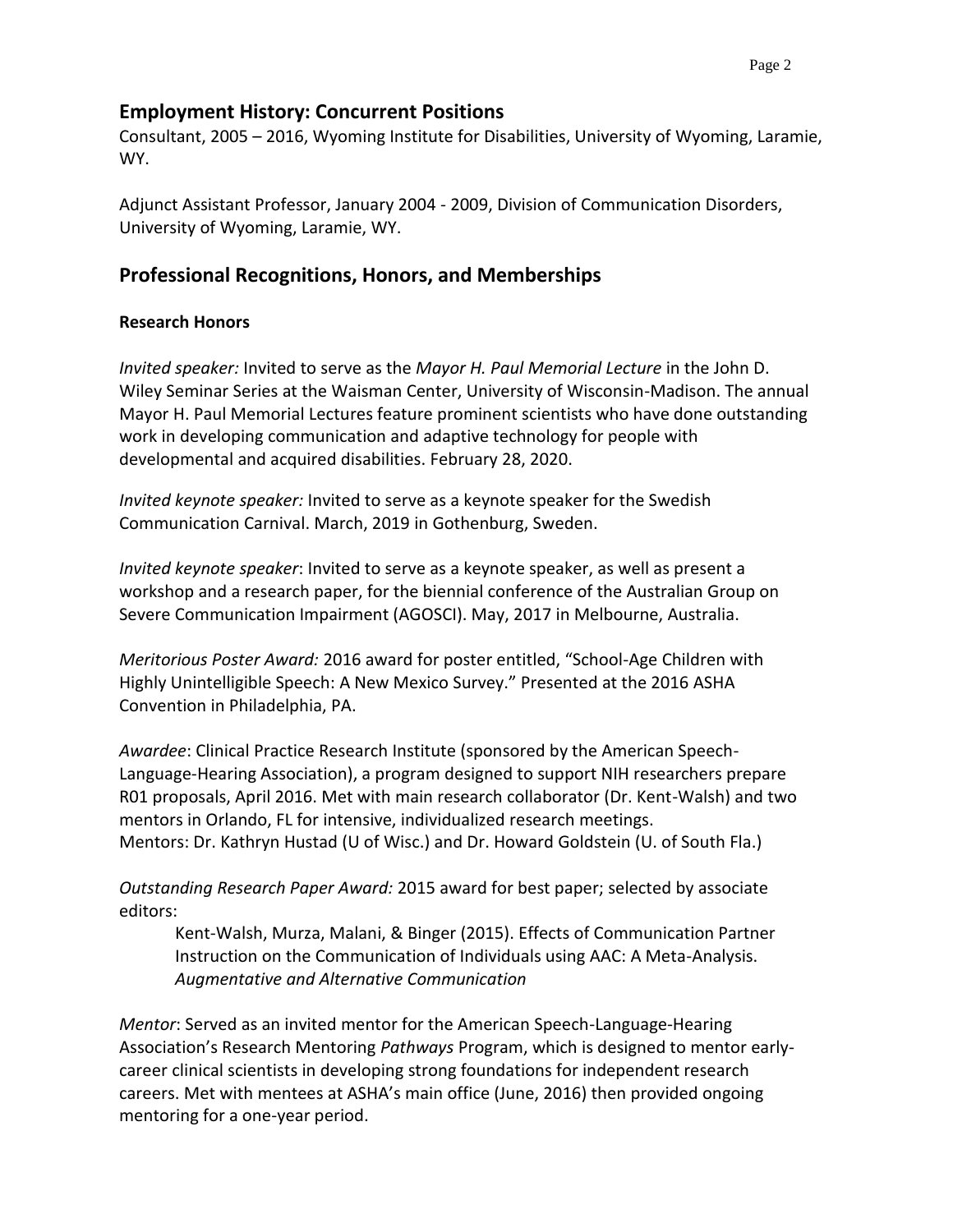Meritorious poster award, ASHA Convention, 2012. **Binger, C.,** Webb, E., King, M., & DeBlassie, M. (2012, November). *Coding and Analyzing Semantic-Syntactic Relations with a Child who Uses Aided AAC.*

*Participant*: Invited to attend conference sponsored by the US Department of Education's AAC-RERC (Rehabilitation Engineering Research Center for Augmentative and Alternative Communication) State of the Science Conference (June, 2012). *AAC for the 21st Century: Framing the Future.* Baltimore, MD.

*Participant*: Institute of Education Sciences (IES) Summer Research Training Institute: *Single-Case Intervention Design and Analysis.* (June 27-July 1, 2011). Intensive one-week workshop funded by the National Center for Special Education Research (NCSER). The Training Institute was intended to increase the national capacity of education researchers to conduct single-case intervention studies that have scientifically credible methodology and analyses.

*Participant*: Clinical Practice Research Institute (sponsored by the American Speech-Language-Hearing Association), a program designed to foster federal grant writing skills of emerging scientists, July 2009-January 2010. Intensive, individualized mentoring by seasoned, successful grant-writers provided as part of the Institute. Mentored by Marc Fey.

Second and third place awards for posters presented at the Annual Convention of the Florida Speech-Language Hearing Association, Marco Island, FL; 2009

Alumna of the Year, University of Wyoming, Division of Communication Disorders, University of Wyoming, 2007.

Invited to attend the 4th Annual Research Conference on Communication Sciences and Disorders for new researchers: *Lessons for Success: Developing the Emerging Scientist,* May, 2006.

### **Teaching Honors**

Teacher of the Year (undergraduate), Department of Speech and Hearing Sciences (selected by students), 2009.

UNM Teacher of the Year nominee, 2006-2007; 2007-2008; 2014-2015

Teacher of the Year, Department of Speech and Hearing Sciences (selected by students), 2007.

### **Memberships**

Certificate of Clinical Competence, Speech-Language Pathology, 1991-present, American Speech-Language-Hearing Association.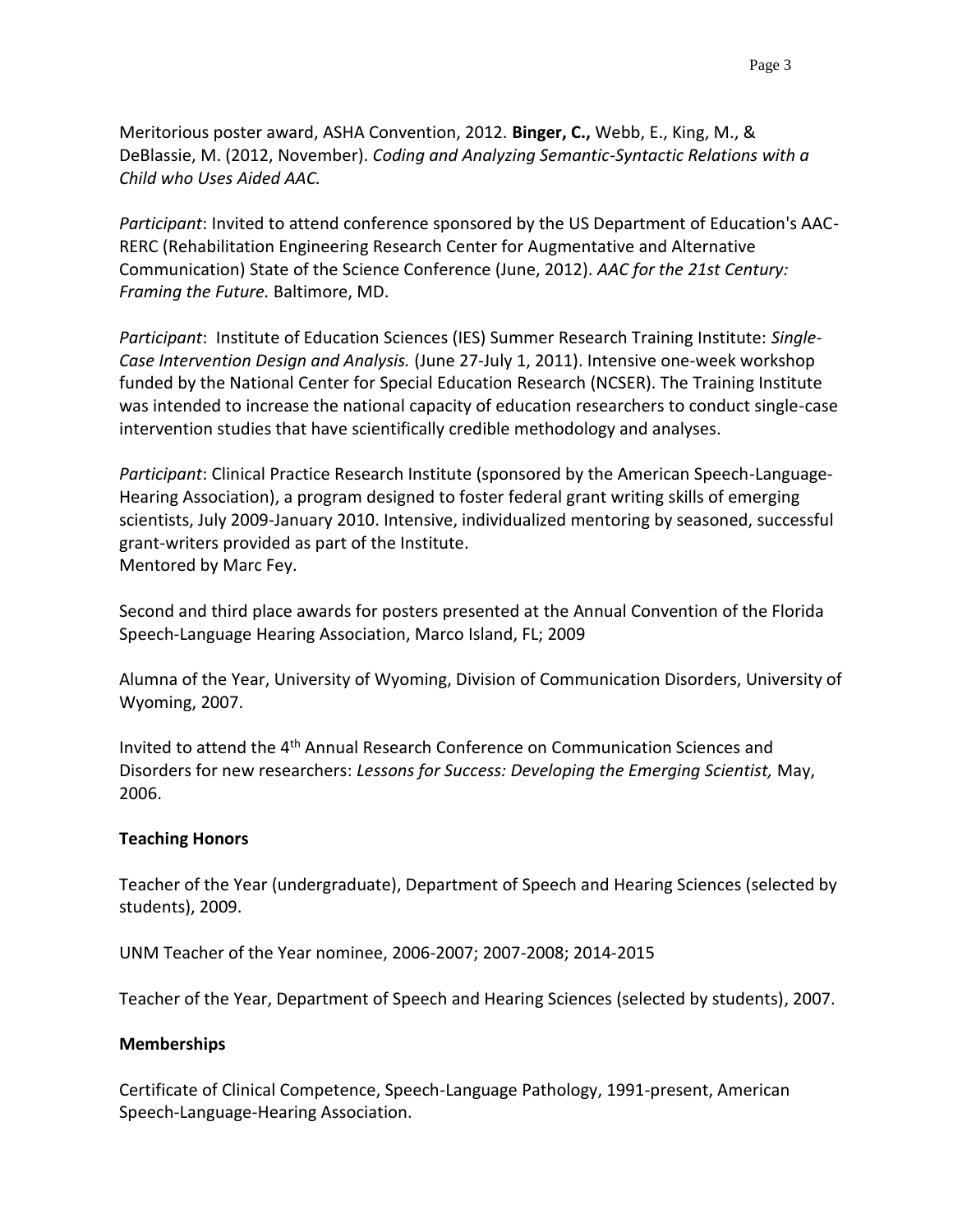Member, 2001 – present, Special Interest Division on Augmentative and Alternative Communication, American Speech-Language-Hearing Association.

Member, 2001 – present, International Society for Augmentative and Alternative Communication.

Member, 1991 – present, American Speech-Language-Hearing Association.

#### **Scholarships**

Scholarship, 2003-2004, Maryann Peins Memorial Scholarship in Speech Pathology, Penn State University.

Scholarship, 2003, American Speech-Language-Hearing Foundation's New Century Scholars Doctoral Scholarship, Penn State University.

Scholarship, 1992, Paul Stock Foundation Scholarship, University of Wyoming.

Scholarship, 1991-1992, Barbara Kahn Scholarship, University of Wyoming.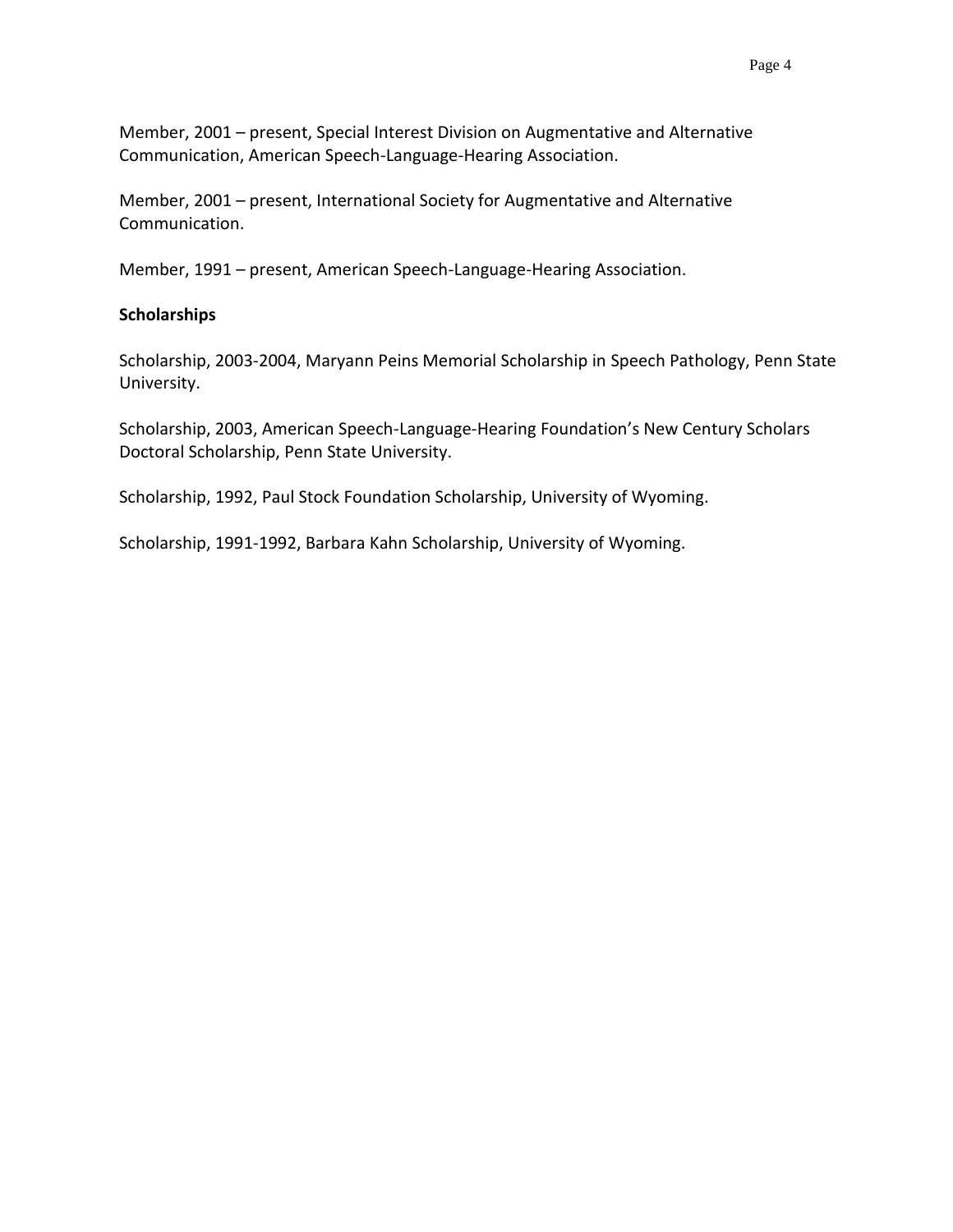# **Scholarly Achievements**

# **Books Authored or Co-Authored**

**Binger, C.,** & Kent-Walsh, J. (2009). *What every speech-language pathologist needs to know about augmentative and alternative communication*. Pearson Education, Inc.: Boston.

Light, J., & **Binger, C.** (1998). *Building communicative competence with individuals who use augmentative and alternative communication.* Paul H. Brookes Publishing Co., Inc.: Baltimore.

# **Articles Published in Refereed Journals**

(Publications and presentations that include students are starred\*)

**Binger, C**., \*Richter, K., \*Taylor, A., \*Williams, E., \*Willman, A. (2019). Error patterns and revisions in the graphic symbol utterances of three- and four-year old children who need augmentative and alternative communication. *Augmentative and Alternative Communication, 35 (2)*, 95-108. doi: 10.1080/07434618.2019.1576224

Kent-Walsh, J., & **Binger, C.** (2018). Methodological advances, opportunities, and challenges in AAC research. *Augmentative and Alternative Communication, 34,* 93-103. *<https://doi.org/10.1080/07434618.2018.1456560>*

**\*Binger, C.,** Kent-Walsh, J., King, M., & Mansfield, L. (2017). Early sentence productions of three- and four-year-old children who use augmentative and alternative communication. *Journal of Speech, Language, and Hearing Research, 60,* 1930-1945. DOI: [10.1044/2017\\_JSLHR-L-15-0408](https://doi.org/10.1044/2017_JSLHR-L-15-0408)

**\*Binger, C.,** Kent-Walsh, J., & King, M. (2017). Dynamic assessment for three- and fouryear old children who use augmentative and alternative communication: Evaluating expressive syntax. *Journal of Speech, Language, and Hearing Research, 60,* 1946-1958. doi:10.1044/2017\_JSLHR-L-15-0269

**\*Binger, C.,** Kent-Walsh, J., King, M., Webb, E., & Buenviaje, E. (2017). Early sentence productions of five-year-old children who use augmentative and alternative communication. *Communication Disorders Quarterly*, 38, 131-142. <http://doi.org/10.1177/1525740116655804>

**\*Binger, C.,** Ragsdale, J., & Bustos, A. (2016). Language sampling for preschoolers with severe speech disorders. *American Journal of Speech-Language Pathology.*  [http://doi.org/10.1044/2016\\_AJSLP-15-0100](http://doi.org/10.1044/2016_AJSLP-15-0100)

\*Kent-Walsh, J., Malani, M., Murza, K., & **Binger, C.** (2015, invited). Effects of communication partner instruction on the communication of individuals using AAC: A meta-analysis. *Augmentative and Alternative Communication, 31*, 271-284.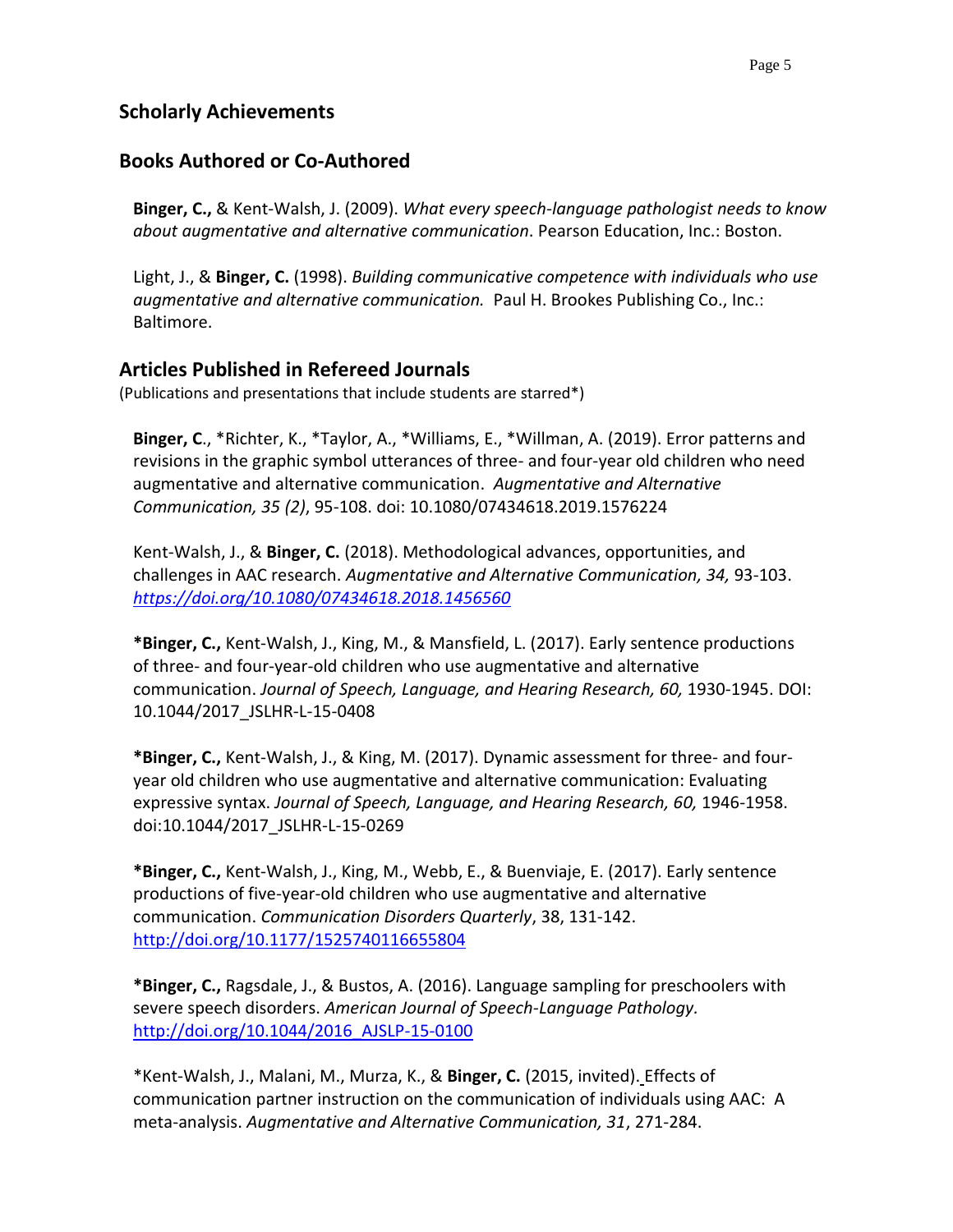\*King, M., **Binger, C.,** & Kent-Walsh, J. (2015). Using dynamic assessment to evaluate the expressive syntax of five-year-old children who use augmentative and alternative communication. *Augmentative and Alternative Communication, 31,* 1-15. DOI: 10.3109/07434618.2014.995779 <http://www.ncbi.nlm.nih.gov/pmc/articles/PMC4634893/>

\*Kent-Walsh, J., **Binger, C**., & Buchanan, C. (2015). Teaching children who use augmentative and alternative communication to ask inverted yes-no questions using aided modeling. *American Journal of Speech-Language Pathology, 24,* 222-236. **DOI:** 10.3109/07434618.2015.1052153

**Binger, C**, Ball, L., Dietz, A., Kent-Walsh, J., Lasker, J., Lund, S., McKelvey, M., & Quach, W. (2012). Personnel Roles in the AAC Assessment Process. *Augmentative and Alternative Communication, 28,* 278-288. DOI: 10.3109/07434618.2012.716079

**\*Binger, C.,** Maguire-Marshall, M., & Kent-Walsh, J. (2011). Using aided AAC models, recasts, and contrastive targets to teach grammatical morphemes to children with developmental delays who use AAC. *Journal of Speech, Language, and Hearing Research, 54,* 160-176. DOI: 10.1044/1092-4388(2010/09-0163)

**\*Binger, C**., Kent-Walsh, J., Ewing, C., & Taylor, S. (2010). Teaching educational assistants to facilitate the multi-symbol message productions of young students who require AAC. *American Journal of Speech-Language Pathology, 19,* 108-120. DOI: 10.1044/1058- 0360

\*Kent-Walsh, J., **Binger, C.,** & Hasham, Z. (2010). Effects of parent instruction on the symbolic communication of children using AAC during storybook reading. *American Journal of Speech-Language Pathology, 19,* 97-107.

\*Kent-Walsh, J., **Binger, C.,** & Malani, M. (2010; invited). Teaching partners to support the communication skills of young children who use AAC: Lessons from the ImPAACT Program. *Early Childhood Services, 4* (3), 155-170.

**\*Binger, C.,** Berens, J., Kent-Walsh, J., & Hickman, S. (2008). The effects of aided AAC interventions on AAC use, speech, and symbolic gestures. *Seminars in Speech and Language, 29,* 101-111.

**\*Binger, C.,** Kent-Walsh, J., Berens, J., Del Campo, S., & Rivera, D. (2008). Teaching Latino parents to support the multi-symbol message productions of their children who require AAC. *Augmentative and Alternative Communication, 24,* 323-338. DOI: 10.1080/07434610802130978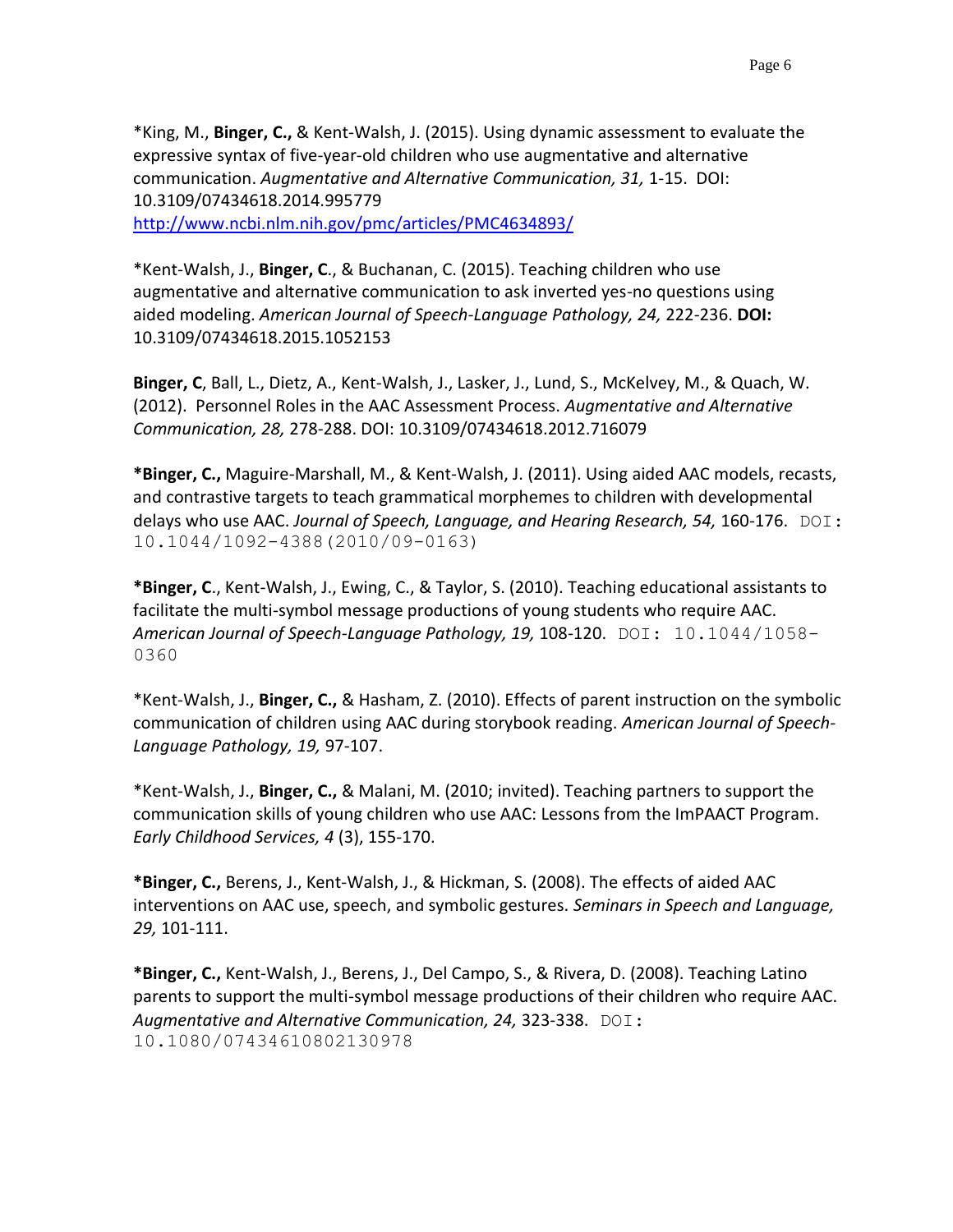**Binger, C.,** & Light, J. (2008). The morphology and syntax of individuals who use AAC: Research review and implications for effective practice. *Augmentative and Alternative Communication, 24,* 123-138.

\*Kent-Walsh, J., Stark, C., & **Binger, C.** (2008). Tales from school trenches: AAC servicedelivery and professional expertise. *Seminars in Speech and Language, 29,* 146-154.

**Binger, C.** & Light, J. (2007). The effect of aided AAC modeling on the expression of multisymbol messages by preschoolers who use AAC. *Augmentative and Alternative Communication, 23,* 30-43. DOI: 10.1080/07434610600807470

**Binger, C.** & Light, J. (2006). Demographics of preschoolers who require AAC. *Language, Speech, and Hearing Services in Schools, 37,* 200-208.

Light, J., **Binger, C.,** Agate, T., & Ramsay, K. (1999). Teaching partner-focused questions to individuals who use augmentative and alternative communication to enhance their communicative competence*. Journal of Speech, Language, and Hearing Research, 42*, 241- 255.

Light, J., **Binger, C.** & Kelford Smith, A. (1994). Story reading interactions between preschoolers who use AAC and their mothers. *Augmentative and Alternative Communication, 10,* 255-268.

# **Articles Appearing in Chapters in Edited Volumes**

**Binger, C.** & Kent-Walsh, J. (2017). Augmentative and alternative communication. In M. Weymeyer. *A comprehensive guide to intellectual and developmental disabilities*. Baltimore, MD: Paul H. Brookes Publishing Co.

Kent-Walsh, J., Resnick, P., & **Binger, C.** (2014). Colin: Preschool AAC Case Study. In J. McCarthy & A. Dietz, *Augmentative and Alternative Communication: An Interactive Casebook*. Plural Publishing, Inc.

Kent-Walsh, J., & **Binger, C.** (2009). Addressing the communication demands of the classroom for beginning communicators and early language users. In C. Zangari & G. Soto (Eds.). Practically speaking: Language, literacy, and academic development for students with AAC needs. Baltimore: Paul H. Brookes Publishing Co.

# **Other Writings**

# **Articles in Refereed Newsletters**

Kent-Walsh, J. & Binger, C. (2013). Fundamentals of the ImPAACT program. *Perspectives on Augmentative and Alternative Communication, 22, 51-61.*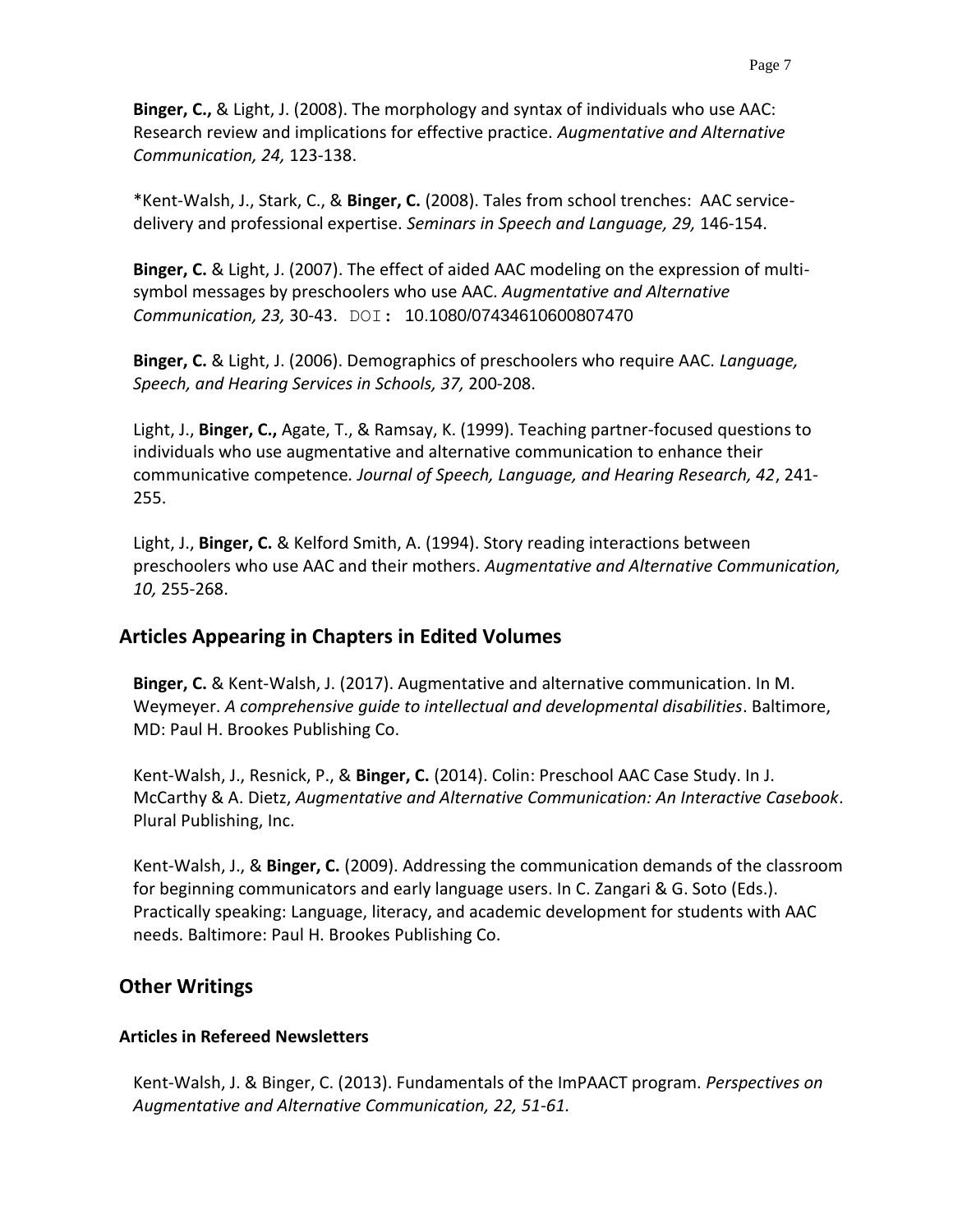Kent-Walsh, J. & **Binger, C.** (2012; invited). Communication partner instruction in AAC: Strategies for building circles of support. *Perspectives on Augmentative and Alternative Communication, 21,* 124-126.

**Binger, C.** & Kent-Walsh, J. (2012; invited). Selecting skills to teach communication partners: Where do I start? *Perspectives on Augmentative and Alternative Communication, 21,* 126-134.

Kent-Walsh, J., & **Binger, C.,** (2011). Technology as a language tool: Augmentative and alternative communication in the classroom, *Perspectives on School-Based Issues, 12*, 28-33.

**Binger, C.** (2008; invited). Grammatical morpheme intervention issues for students who use AAC. *Perspectives on Augmentative and Alternative Communication, 17,* 62-68.

**Binger, C.** (2008; invited) Classroom-based language goals and intervention: Back to basics. *Perspectives on Augmentative and Alternative Communication, 17,* 20-26.

**Binger, C.** (2007; invited). AAC intervention for children with suspected childhood apraxia of speech. Perspectives on Augmentative and Alternative Communication, 16, 10-12.

### **Articles in Professional Newsletters:**

**Binger, C.** & Kent-Walsh, J. (2016). Guest co-host of *Communication Matrix virtual Community of Practice* funded by the U.S. Department of Education. (September 18- 20) [\(communicationmatrix.org/\)](https://community.communicationmatrix.org/). <https://communicationmatrix.org/Community/Collections/Instance/86>

**Binger, C.** & Kent-Walsh, J. (2012). Communication takes two. *ASHA Leader, 17(15),* 24-27.

Blackstone, S. & **Binger, C.** (2006; invited). Learning to model aided AAC. *Augmentative Communication News, 18 (3),* 12.

**Binger, C.** (2001). No time to lose: Working with children with severe disabilities who are presymbolic. *ASHA Leader, 6,* 10-11.

#### **Podcasts**

**Binger, C.** (Feb 21, 2019). Using iPads for Communication Disorders. *Science* podcast. [http://www.sciencemag.org/podcast/spotting-slavery-space-and-using-ipads](http://www.sciencemag.org/podcast/spotting-slavery-space-and-using-ipads-communication-disorders)[communication-disorders](http://www.sciencemag.org/podcast/spotting-slavery-space-and-using-ipads-communication-disorders)

#### **Works in Progress:**

Submitted for publication **Binger, C**., Kent-Walsh, J., Harrington, N., & Hollerbach, Q. (Invited). *Tracking Early Sentence-Building Progress in AAC.*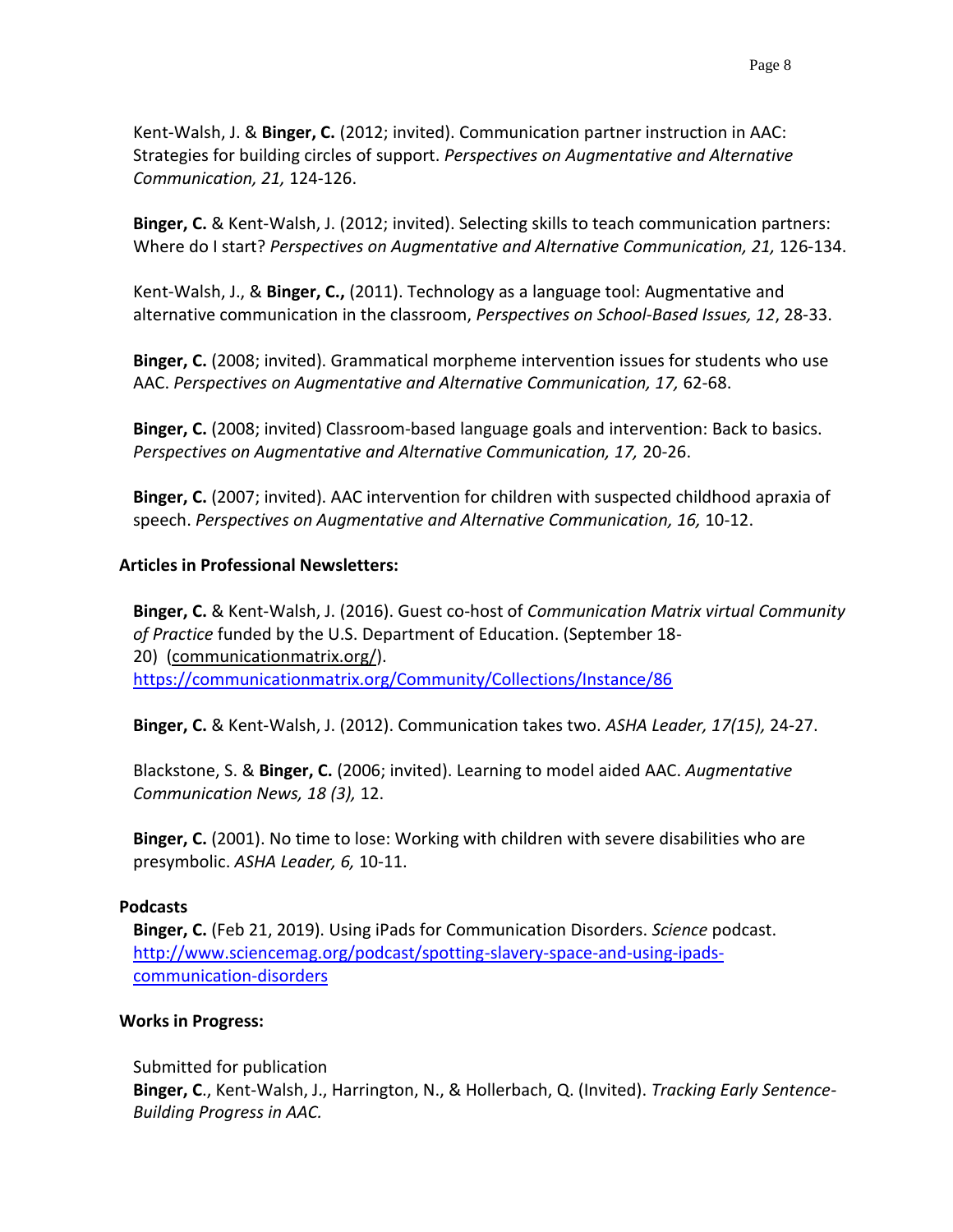In preparation

**Binger, C.,** \*Renley, N., & \*Babje, E. A demographic survey of school-aged children in New Mexico with severe speech impairments.

Tiempe, E., Kent-Walsh, J., **Binger, C.,** Hahs-Vaugn, D. AAC partner instruction for three preschoolers with Down syndrome: A mixed-mode instructional program.

# **Invited Presentations at Professional Meetings**

**(Blue = not completed yet)**

**Binger, C.** (2020). Title TBD. Workshop at the Communication Center Kipinä, Helsinki, Finland.

**Binger, C.** (February, 2020). Title TBD. *Mayor H. Paul Memorial Lecture* in the John D. Wiley Seminar Series at the Waisman Center, University of Wisconsin-Madison.

**Binger, C**. (March, 2019). *Cohesive Language Development in AAC: Are We There Yet?*  Keynote address at the Swedish Communication Carnival, Gothenburg, Sweden.

**Binger, C**. (March, 2019). *Communication Partner Instruction in AAC: What Works?*  Keynote address at the Swedish Communication Carnival, Gothenburg, Sweden.

**Binger, C**. (March, 2019). *Dynamic Assessment in AAC: A Brief Tutorial.* Invited talk at the Swedish Communication Carnival, Gothenburg, Sweden.

**Binger, C.**, Brumberg, J., & Dietz, A. (January, 2019). Talking without Speaking: Overcoming Communication Challenges with Technology. Presentation at *AAAS: American Association for the Advancement of Science*. Washington, DC. Binger's specific talk: Finally Finding a Voice: Unlocking Communication using Tablet Technology.

[https://news.unm.edu/news/american-academy-for-the-advancement-of-science-taps](https://news.unm.edu/news/american-academy-for-the-advancement-of-science-taps-unm-expertise)[unm-expertise](https://news.unm.edu/news/american-academy-for-the-advancement-of-science-taps-unm-expertise)

**Binger, C.** (October, 2018). *Beyond basic requests: Building language skills with children who need AAC.* Invited presentation for the New Mexico Speech-Language-Hearing Association, Albuquerque, NM.

**Binger, C.** (September, 2017). *The Method behind the Madness.* Invited presentation at the Center for Augmentative and Alternative Communication, University of Pretoria, South Africa.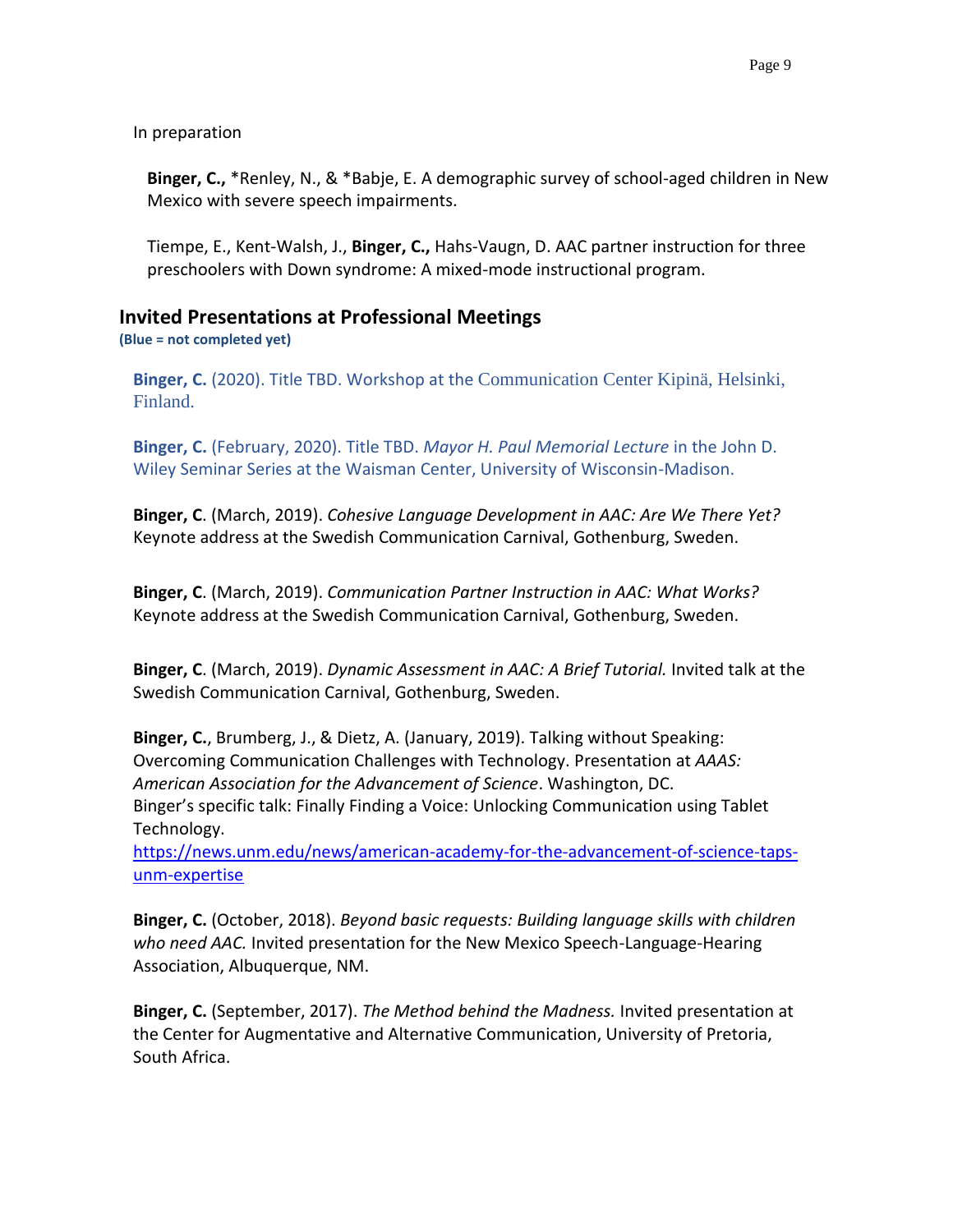**Binger, C.** (September, 2017). *Toward Cohesive Language Development in Augmentative and Alternative Communication.* Invited presentation at the Center for Augmentative and Alternative Communication, University of Pretoria, South Africa.

**Binger, C.** (2017, May). Keynote speaker. Toward Cohesive Language Development in Augmentative and Alternative Communication. Invited keynote speaker for the Australian Group on Severe Communication Impairment, Melbourne, Australia.

**Binger, C.** (2017, May). Teaching Preschoolers who use Augmentative and Alternative Communication to Produce Rule-Based Sentences. Invited research presentation for the Australian Group on Severe Communication Impairment, Melbourne, Australia.

**Binger, C.** (2017, May). Partner Instruction in AAC: The ImPAACT Program. Invited workshop for the Australian Group on Severe Communication Impairment, Melbourne, Australia.

**Binger, C.** (March, 2017). *Augmentative Communication for Children with Communication Disorders: To Give a Gift to a Child.* Presentation for a conference sponsored by the Russian [Naked Heart Foundation/ Фонд "Обнаженные cердца"](https://www.facebook.com/NHFcharity/) in Moscow, Russia.

**Binger, C.** (March, 2017). Seven Levels of Communication. Presentation to professional at the State Rehabilitation Hospital of Tula Region - Centre of Children's Psycho-Neurology in Tula, Russia.

**Binger, C.** (2016, October). *Part 1: Building Language Skills for Children who use AAC; Part 2: Teaching Educators and Parents to Provide AAC Supports.* Invited workshop for Closing the Gap, Minneapolis, MN.

**Binger, C.** (2016, April). *Teaching Educators and Caregivers to Promote AAC Use: The ImPAACT Program.* Invited workshop for the California Speech-Language-Hearing Association, Anaheim, CA.

**Binger, C.** (2016, February). *Strategies for supporting AAC use*. University of Wyoming ECHO Networking Conference, Laramie, WY.

**Binger, C.,** (2015, October). *Children with Highly Unintelligible Speech: AAC is Easier than You Think!* Invited workshop for the Delaware Speech-Language-Hearing Association, Dover, DE.

**Binger, C.,** (2015, October). *Evidence-Based Language Assessment and Intervention Tools for Children using AAC.* Invited workshop for the Alaska Speech-Language-Hearing Association, Anchorage, AK.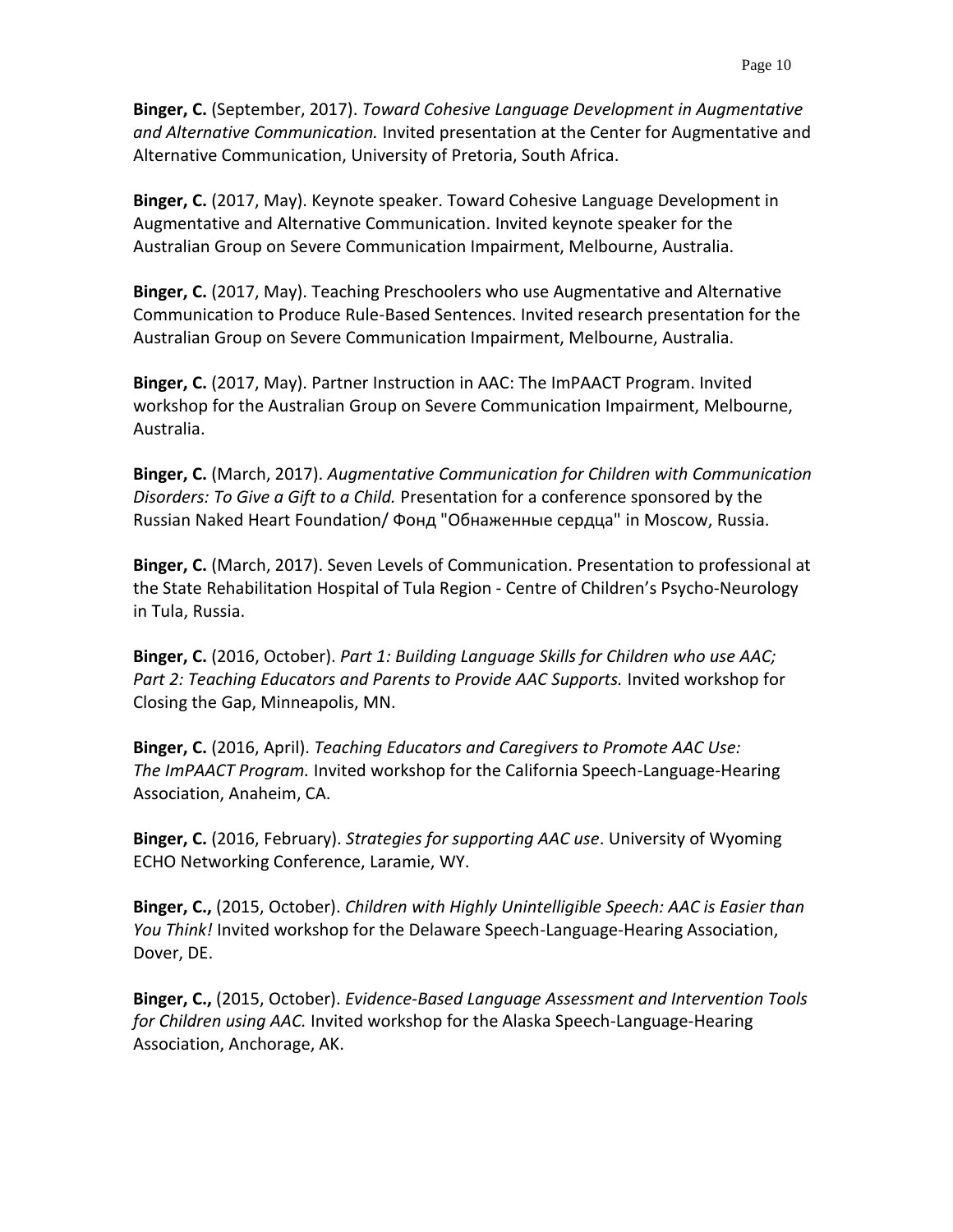**Binger, C.** (2015, March). *Evidence-Based Language Intervention for Children using AAC: Tools of the Trade*. Invited workshop for the University of San Jose Training Grant on AAC, San Jose, CA.

**Binger, C.** (2015, March). *Children with Highly Unintelligible Speech: AAC is Easier than You Think!* Invited workshop for the Texas Speech-Language-Hearing Association, San Antonio, TX.

**Binger, C.** (2014, February). *Troubleshooting AAC in the Schools*. Invited workshop for the University of San Jose Training Grant on AAC, San Jose, CA.

**Binger, C.** (2013, May*). Research Update: Improving Language Skills with Children who use AAC*. Invited workshop for the statewide Pennsylvania Technical and Training Network in Harrisburg, PA.

**Binger, C.** (2013, June). *Working with Parents, Paras, and Other Partners to Foster Communication for Children who use AAC*. Invited workshop for the Region 17 Special Education Conference in Lubbock, TX.

**Binger, C.** (2013, September). *AAC, Communication Partners, and You: Effective Skills for Everyone*. Invited workshop for the annual Grunewald-Blitz Conference in Pediatric Communication Disorders.

**Binger, C.** (2013, June). Invited workshops for the annual Texas Assistive Technology Network Conference, Houston, TX.

Part I: Promoting language development in AAC: The devil is in the details. Part II: Working with communication partners to support language development in AAC.

**Binger, C**. (2013, April). *Building successful AAC outcomes: Language goals and communication partner instruction.* Invited workshop for the annual convention of the Arizona Speech-Language-Hearing Association, Phoenix, AZ.

**Binger, C.** (2013, January). *Practical solutions for individuals who need AAC.* Invited oneday workshop for the Tri-Unity Conference, Las Cruces, NM.

**Binger, C.** (2012, October). *Building Success with AAC: The Devil is in the Details.* Invited one-day workshop for the Northwest Augmentative Communication Society Annual Conference, Bellevue, WA.

**Binger, C.** (2012, June). *Practical Language-Based Solutions for Children who need AAC: Fostering Expressive Language and Communication Skills*. Invited one-day workshop for Utah State University Communication Disorders and Deaf Education Seminars 2012. Logan, UT.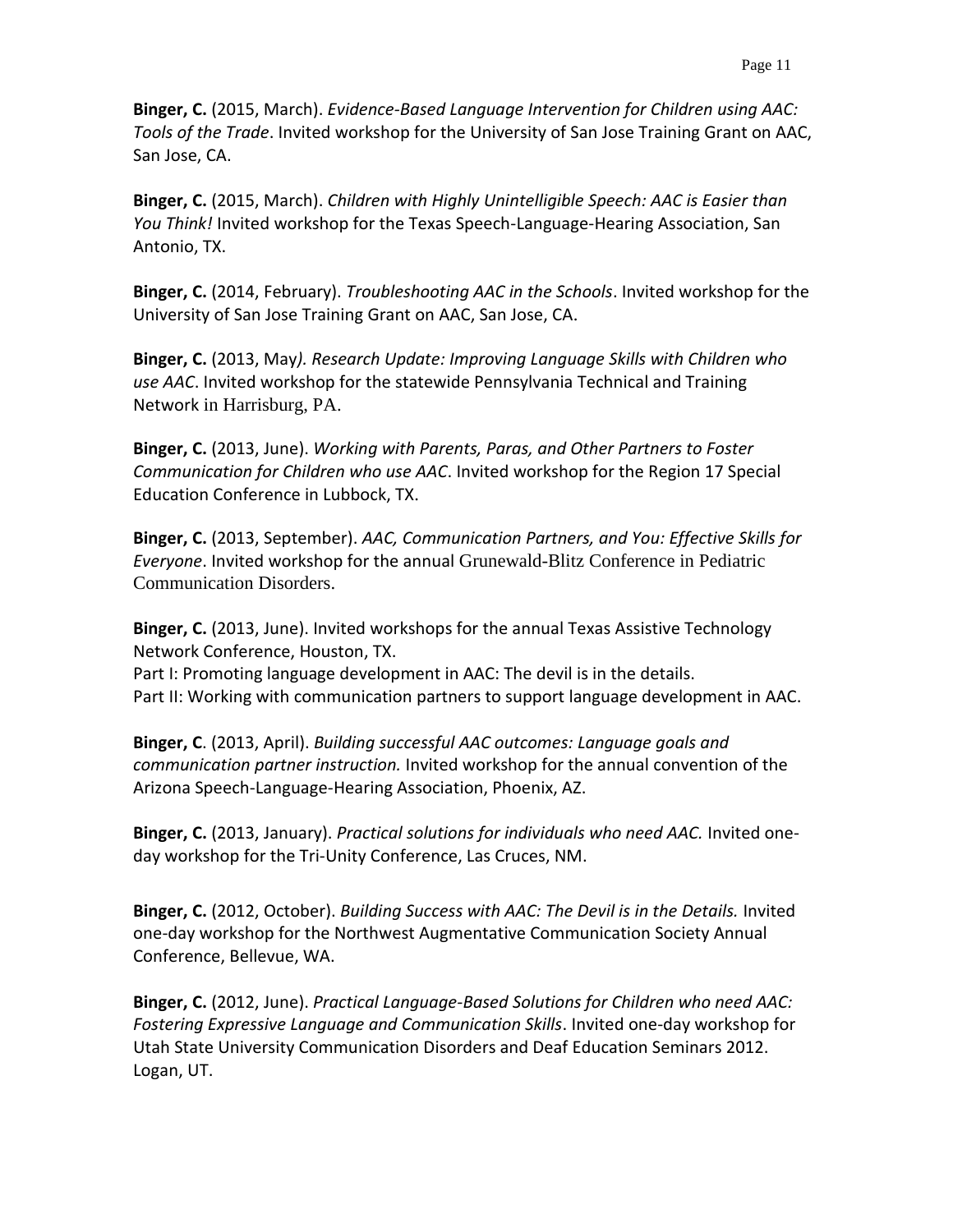**Binger, C.** (2012, January). Invited speaker for a two-day conference, *Let's Talk Together*, at Chun Shan Medical University, Taichung, Taiwan.

**Binger, C.,** (2011, October). *Practical Language-Based Solutions for Children who need AAC: Fostering Expressive Language and Communication Skills.* Invited one-day workshop for the Northwest Augmentative Communication Society Annual Conference, Bellevue, WA.

**Binger, C.** (2011, August). *Critical Issues in Augmentative Communication: Conversations about Improving Service Delivery.* Invited two-day workshop for Wyoming Assistive Technology Resources (WATR), Casper, WY.

**Binger, C.** (Commentary author, 2010) 'Use of a fixed array appears more effective than gradually introducing distractors when teaching sound-letter correspondence to two children with autism', *Evidence-Based Communication Assessment and Intervention, 4,* 141-144, First published on: 04 October 2010 (iFirst).

Zangari, C., Soto, G., Banajee, M., & **Binger, C.** (2009, November). *Language intervention to support students with AAC needs.* Invited workshop presented at the annual conference of the American Speech-Language-Hearing Association, New Orleans, LA.

**Binger, C.** (2009, October). *Practical language-based solutions for children who need AAC.* Invited workshop at the annual conference of the Long Island Speech-Language-Hearing Association, Great Neck, NY.

**Binger, C.** (2009, June). *More AAC solutions for people with severe disabilities.* Invited two-day workshop for Wyoming Assistive Technology Resources (WATR), Casper, WY.

**Binger, C.** (2008, June). *AAC solutions for people with severe disabilities.* Invited one-day workshop for Wyoming Assistive Technology Resources (WATR), Laramie, WY.

**Binger, C.** (2008, February). *Bound morpheme intervention for children who use AAC.* Invited presentation at the 9th Annual Conference of the ASHA Division on AAC, Long Beach, CA.

**Binger, C.** (2007, January). *Supporting the early expressive language development of children who use AAC.* Invited presentation at the Albuquerque Public School District Assistive Technology Institute, Albuquerque, NM.

**Binger, C.** (2006, October). *Supporting the early expressive language development of children*  who use AAC. Invited presentation at the 44<sup>th</sup> Annual Convention of the New Mexico Speech-Language & Hearing Association, Albuquerque, NM.

**Binger, C.** (2006, April). *Providing evidence-based intervention for children who require augmentative and alternative communication*. Invited workshop presented at the 15th annual Southwest Conference on Communicative Disorders, Albuquerque, NM.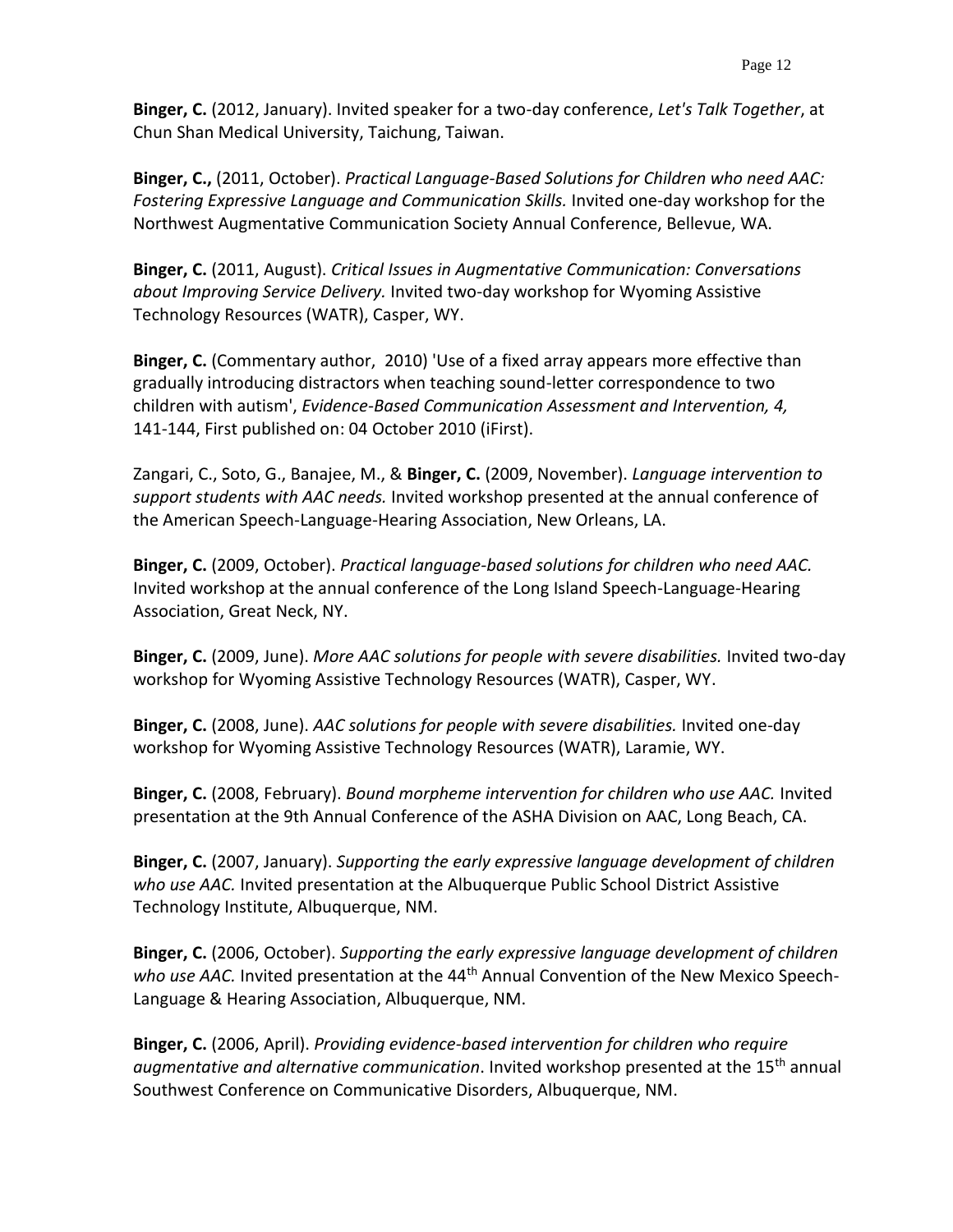# **Chair Professional Meetings**

Chair: *Committee on Clinical Research, Implementation Science, and Evidence-Based Practice (CRISP)* for the American Speech-Language-Hearing Association. 2015-2016.

Topic Chair: Augmentative and Alternative Communication Topic Chair for the 2014 ASHA Convention in Orlando, FL.

Topic Chair: Augmentative and Alternative Communication Topic Chair for the 2013 ASHA Convention in Chicago, IL.

Co-chaired (with Jennifer Kent-Walsh) the Annual Conference of the ASHA Division on AAC, 2012, March. *Focus of conference*: Partner Instruction in Augmentative and Alternative Communication. *Format:* Online conference.

*Attendance*: Over 260 participants

# **Oral Presentations at Professional Meetings**

\*Student(s) included in presentation

\*Kent-Walsh, J., **Binger, C**., Harrington, N., Buchanan, C., & Evelyn, S. Word by Word: Language Interventions for Children using AAC. (2019, November). Paper presented at the Annual Convention of the American Speech-Language-Hearing Association, Orlando, FL.

\*Kent-Walsh, J., **Binger, C.,** Harrington, N., Evelyn, S., Feliciani, S., Henderson, Rice, A., & Van Gampelaere, J. (2019, November). Targeting Semantics & Syntax With Preschoolers Using AAC: Case Studies. Poster presented at the Annual Convention of the American Speech-Language-Hearing Association, Orlando, FL.

\*Kent-Walsh, J., Harrington, N., Buchanan, C., Hernandez, K., Cohen, M., Dalal, A., Eubank, A., Castro, S. & **Binger, C.** (2019, November). Error Patterns in Children's Graphic Symbol Productions Using an AAC App. Poster presented at the Annual Convention of the American Speech-Language-Hearing Association, Orlando, FL.

\*Davidson, M., Schliep, M. Alonzo, C., Douglas, N., Feuerstein, J., Barton-Hulsey, A., **Binger, C**., Morris, M., Olswang, L., & Oshita, J. (2019, November). Poster presented at the Annual Convention of the American Speech-Language-Hearing Association, Orlando, FL.

**Binger, C.** & Kent-Walsh, J. (2018, November). *Building intentional, cohesive programs of research: Slow & steady.* Paper presented at the Annual Convention of the American Speech-Language-Hearing Association, Boston, MA.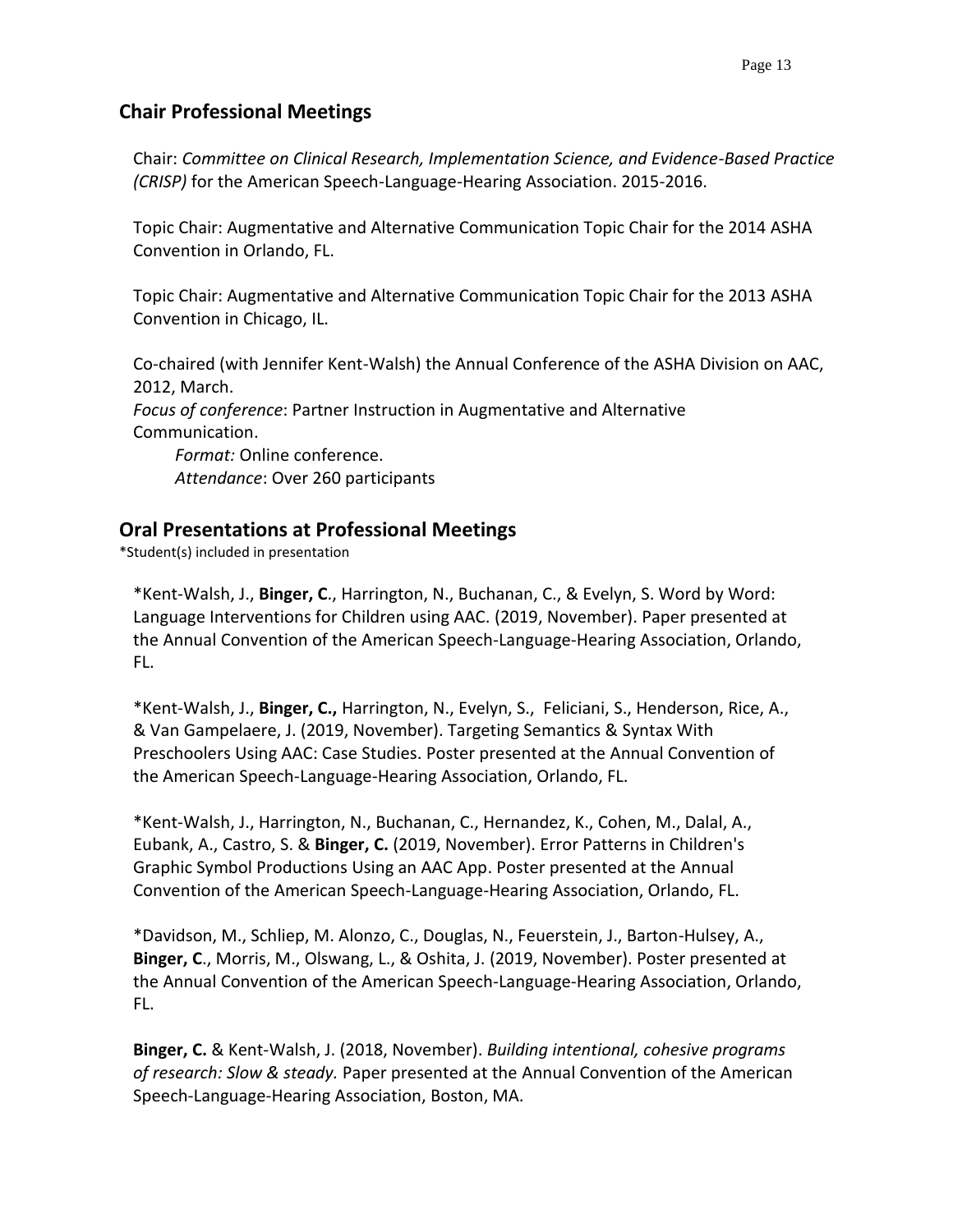**Binger, C.** & Kent-Walsh, J. (2018, November). *Enhancing the rigor of AAC research: The method behind the madness.* Paper presented at the Annual Convention of the American Speech-Language-Hearing Association, Boston, MA.

**Binger, C.**, Kent-Walsh, J., Harrington, N., & Bustos, A. (2018, November). *Scaling up: Tips for building larger research programs.* Paper presented at the Annual Convention of the American Speech-Language-Hearing Association, Boston, MA.

Kent-Walsh, J., **Binger, C.**, Buchanan, C., Harrington, N., Cohen, M., Martin, J., & Sembrano, M. (2018, November). *Teaching preschoolers to produce to-be declaratives and inverted yes-no questions: An aided AAC input-output intervention.* Paper presented at the Annual Convention of the American Speech-Language-Hearing Association, Boston, MA.

Kent-Walsh, J., **Binger, C**., Harrington, N., \*Timpe, E. & \*Downs, O. (2017, January). *Targeting Aided Expressive Language with Preschoolers Using AAC Apps.* Paper presented at the Annual Convention of the Assistive Technology Industry Association, Orlando, FL.

\*Timpe, E., Kent-Walsh, J., **Binger, C**., Hahs-Vaughn, D., Schwartz, J. & Harrington, N. (2017, January). *Effects of Parent Instruction on the Aided Turns of Preschoolers.* Paper presented at the Annual Convention of the Assistive Technology Industry Association, Orlando, FL.

**Binger, C**., \*Bickley, N., & \*Babej, E. (2016, November). *School-age Children with Highly Unintelligible Speech: A New Mexico Survey*. Poster presented at the annual conference of the American Speech-Language-Hearing Association, Philadelphia, PA. (Awarded "*Meritorious Poster Submission"*)

**Binger, C**., \*Isakson, K., \*Kyablue, R., & \*McNallen, C. (2016, November). *AAC Services in the Schools: Parent and Administrator Perspectives*. Poster presented at the annual conference of the American Speech-Language-Hearing Association, Philadelphia, PA.

**Binger, C**., \*Richter Henning, K., \*Taylor, A., \*Williams, E., & \*Willman, A. (2016, November). *Error Patterns in the Graphic Symbol Sentences of 3- and 4-Year-Old Children who use AAC*. Poster presented at the annual conference of the American Speech-Language-Hearing Association, Philadelphia, PA.

Kent-Walsh, J., **Binger, C**., \*Downs, O., Harrington, N. & \*Timpe, E. (2016, November). *Teaching five-year-olds using AAC to ask inverted yes-no questions: An aided AAC modeling intervention.* Paper presented at the Annual Convention of the American Speech-Language-Hearing Association, Philadelphia, PA.

\*Timpe, E., Kent-Walsh, J., **Binger, C.,** Hahs-Vaughn, D., Schwartz, J., Harrington, N., \*Lavadia, L. & \*Vazquez, J. (2016, November). *Effects of parent instruction on the*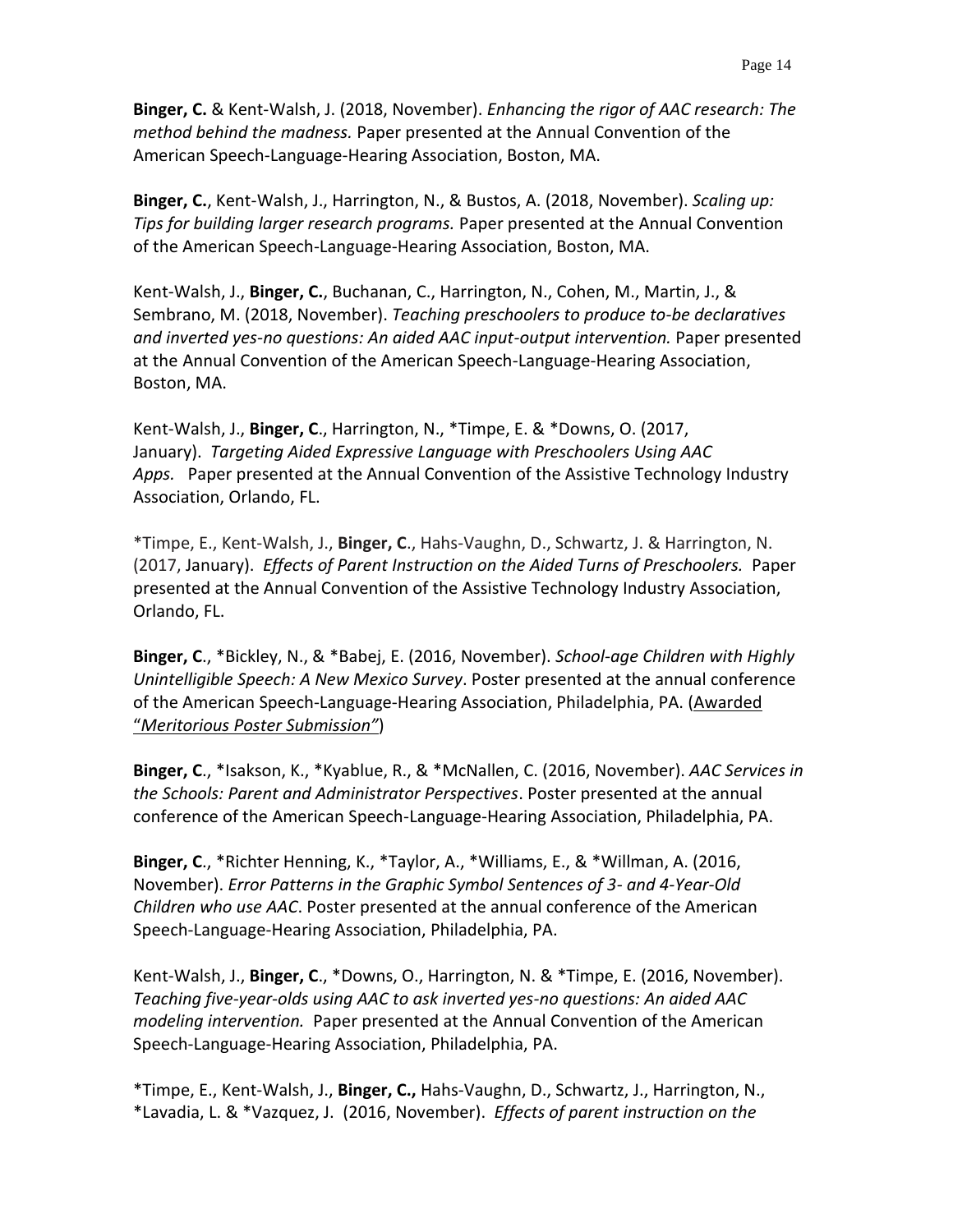*communicative turns of preschoolers with Down syndrome using AAC.* Paper presented at the Annual Convention of the American Speech-Language-Hearing Association, Philadelphia, PA.

Kent-Walsh, J., **Binger, C**. & Harrington, N. (2016, August). *Teaching young children to ask inverted yes-no questions using apps: An aided AAC modeling intervention.* Paper presented at the International Society for Augmentative and Alternative Communication 17th Biennial Conference, Toronto, Canada.

**Binger, C**., \*Bickley, N., & \*Babej, E. (2016). *School-age Children with Highly Unintelligible Speech: A New Mexico Survey*. Poster presented at the annual conference of the American Speech-Language-Hearing Association, Philadelphia, PA. (Awarded *Meritorious Poster Submission*)

**Binger, C**., \*Isakson, K., \*Kyablue, R., & \*McNallen, C. (2016). *AAC Services in the Schools: Parent and Administrator Perspectives*. Poster presented at the annual conference of the American Speech-Language-Hearing Association, Philadelphia, PA.

**Binger, C**., \*Richter Henning, K., \*Taylor, A., \*Williams, E., & \*Willman, A. (2016). *Error Patterns in the Graphic Symbol Sentences of 3- and 4-Year-Old Children who use AAC*. Poster presented at the annual conference of the American Speech-Language-Hearing Association, Philadelphia, PA.

**Binger, C**., Brady, N., Flippin, M., & Sancibrian, S. (2014). *Life before & after PECS: Part II.* Paper presented at the annual conference of the American Speech-Language-Hearing Association, Orlando, FL.

**Binger, C**., Kent-Walsh, J., & \*King, M. (2014). *Dynamic assessment with preschoolers using an AAC iPad app: Syntax assessment*. Paper presented at the annual conference of the American Speech-Language-Hearing Association, Orlando, FL.

**Binger, C.,** Kent-Walsh, J., \*King, M., \*Mansfield, L., \*Buenviaje, E., \*Ekman, M., \*Ortega, V., \*Ragsdale, J., & \*Whitaker, M. (2014). *Teaching preschoolers with unintelligible speech to produce rule-based sentences: AAC solutions*. Paper presented at the annual conference of the American Speech-Language-Hearing Association, Orlando, FL.

**Binger, C**., **\***Ragsdale, J., & Kent-Walsh, J. (2014). *Measuring the expressive language of children with highly unintelligible speech: Language sampling techniques*. Poster presented at the annual conference of the American Speech-Language-Hearing Association, Orlando, FL.

**Binger, C.,** \*Whitaker, M., \*Ekman, M., \*Ortega, V., & Kent-Walsh, J. *Planning effective AAC services: What's up in the schools?* (2014). Poster presented at the annual conference of the American Speech-Language-Hearing Association, Orlando, FL.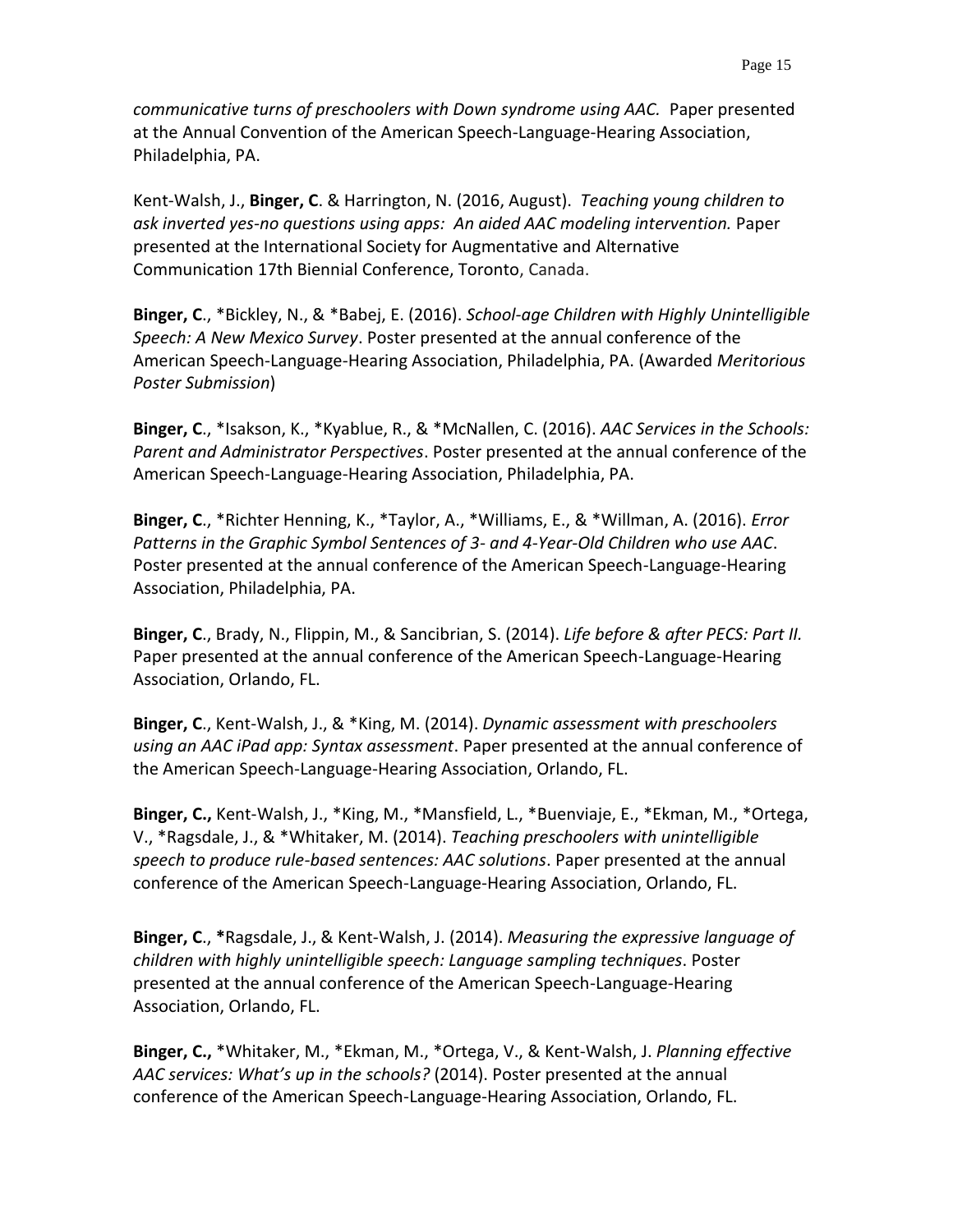Kent-Walsh, J., Harrington, N., Malani, M., **Binger, C.,** & \*Amundsen, S. (2014). iCan Communicate: Implementing AAC Apps With Children in Community Contexts. Paper presented at the annual conference of the American Speech-Language-Hearing Association, Orlando, FL.

**Binger, C.,** Kent-Walsh, J., & \*King, M. (2014). *Using dynamic assessment for early sentence structures with children using an iPad AAC app.* Paper presented at the 16th biennial conference of the International Society for Augmentative and Alternative Communication. Lisbon, Portugal.

**\*Binger, C.**, Kent-Walsh, J., \*King, M., \*Buenviaje, E., \*Ekman, M., \*Mansfield, L., \*Ragsdale, J., \*Ortega, V., & \*Whitaker, M. (2014). *Teaching Preschoolers to Produce Rule-Based Messages using an iPad App.* Paper presented at the 16th biennial conference of the International Society for Augmentative and Alternative Communication. Lisbon, Portugal.

Ball, L., **Binger, C**., Fager, S., Lasker, J., & Kent-Walsh, J. (2014*). Communication Partner Instruction for AAC Interactions: A Lifespan Approach.* Paper presented at the 16th biennial conference of the International Society for Augmentative and Alternative Communication. Lisbon, Portugal.

Murza, K., Malani, M., Kent-Walsh, J., & **Binger, C**. (2014). *Communication Partner Instruction in AAC: A Systematic Review.* Paper presented at the 16th biennial conference of the International Society for Augmentative and Alternative Communication. Lisbon, Portugal.

**Binger, C**., Kent-Walsh, J., King, M., Webb, E., Buenviaje, E., & Mansfield, L. (2013, November). *Early Sentence Productions by 5-year-olds using AAC: Effects of Augmented Output.* Paper presented at the annual conference of the American Speech-Language-Hearing Association, Chicago, IL.

Brady, N., Flippin, M., **Binger, C.,** & Sancibrian, S. (2013, November). *Life Before and After PECS: Reflections on Supports for Early Communication and Language.* Paper presented at the annual conference of the American Speech-Language-Hearing Association, Chicago, IL.

**Binger, C.,** & Kent-Walsh, J. (2013, June). *Acquisition of Early Syntax for Five-Year Old Children using Voice Output Devices: Initial Findings*. Poster presented at the Annual convention of the Society for Research in Child Language. Madison, WI.

Kent-Walsh, J. & **Binger, C.** (2013, February). *Using an AAC app to target grammar skills in play.* (2013). Annual convention of the Assistive Technology Industry Association, Orlando, FL.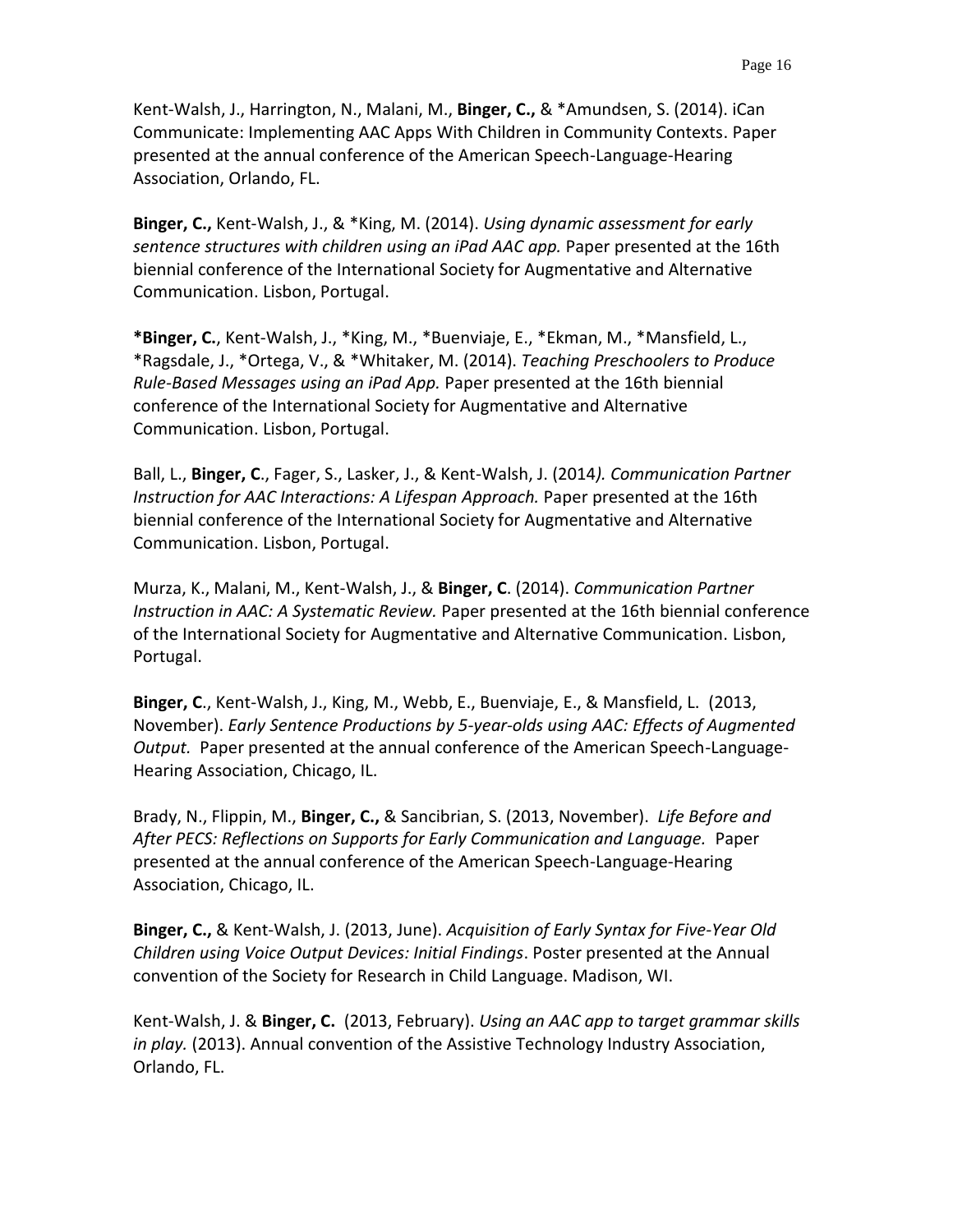**Binger, C.,** \*Webb, E., \*King, M., & \*DeBlassie, M. (2012, November). *Coding and Analyzing Semantic-Syntactic Relations with a Child who Uses Aided AAC.* Poster presented at the annual conference of the American Speech-Language-Hearing Association, Atlanta, GA.

**Binger, C.,** Kent-Walsh, J., Soto, G., & Wendt, O. (2012, November). *What Works with Single Case Research in AAC.* Poster presented at the annual conference of the American Speech-Language-Hearing Association, Atlanta, GA.

Binger, C. & Kent-Walsh, J. (2012, November). *Selecting Skills to Teach AAC Communication Partners.* Paper presented at the annual conference of the American Speech-Language-Hearing Association, Atlanta, GA.

**Kent-Walsh, J.**, Binger, C., Resnick, P., & \*Buchanan, C. (2012, November). *Teaching Children to Produce Novel Multi-Symbol Questions/Statements via AAC Apps .* Paper presented at the Annual Convention of the American Speech-Language Hearing Association Convention, Atlanta, GA.

**Binger, C**. & Kent-Walsh, J. (2012; August). *Selecting skills to teach communication partners: Lessons from the ImPAACT Program.* Paper presented at the 15th biennial conference of the International Society for Augmentative and Alternative Communication. Pittsburgh, PA.

**Binger, C**., Kent-Walsh, J., Soto, G., & Wendt, O. (2012; August). *What works with single case research in AAC.* Poster presented at the 15th biennial conference of the International Society for Augmentative and Alternative Communication. Pittsburgh, PA.

\*Rowe, K., **Binger, C**., & Kent-Walsh, J. (2012; August). *Teaching semantic-syntactic categories to a child who uses AAC.* Poster presented at the 15th biennial conference of the International Society for Augmentative and Alternative Communication. Pittsburgh, PA.

**Binger, C**., \*Webb, E., \*King, M., & \*Deblassie, M. (2012; August). *Coding and analyzing semantic-syntactic relations with a child who uses aided AAC.* Poster presented at the 15th biennial conference of the International Society for Augmentative and Alternative Communication. Pittsburgh, PA.

Kent-Walsh, J. & **Binger, C**., \*Webb, E., \*King, M., & \*Deblassie, M. (2012; August). *Grammatical roundup: Teaching children to produce novel multi-symbol questions and statements in a play context.* Paper presented at the 15th biennial conference of the International Society for Augmentative and Alternative Communication. Pittsburgh, PA.

**Binger, C.,** & Kent-Walsh, J. (June, 2012). *Selecting skills to teach communication partners: Where do I start?* Paper presented at the annual online conference of the ASHA Special Interest Group on AAC.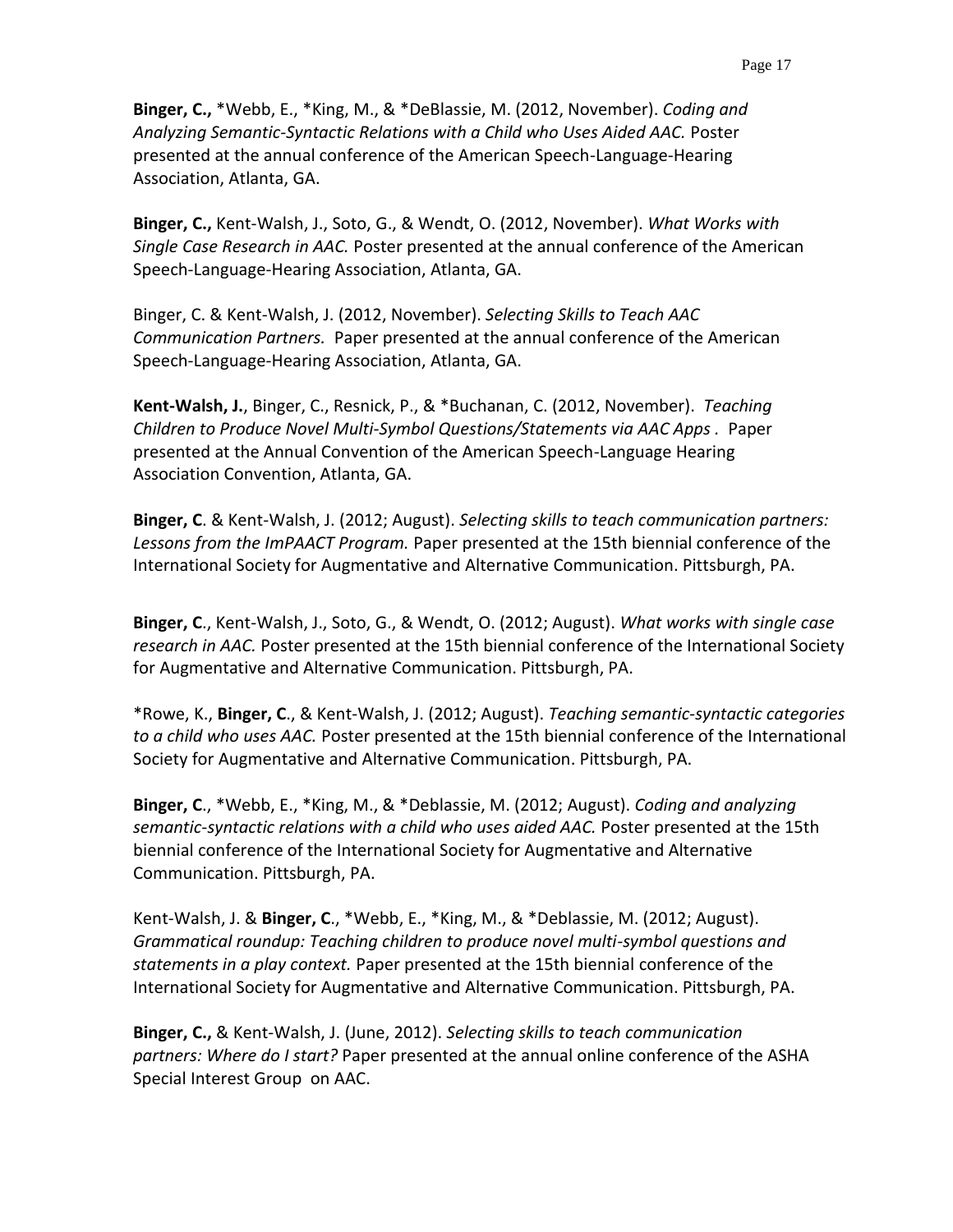Kent-Walsh, J., **& Binger, C.** (June, 2012). *Fundamentals of the ImPAACT Program: An Evidence-Based Protocol for Partner Instruction in AAC.* Paper presented at the annual online conference of the ASHA Special Interest Group on AAC.

Kent-Walsh, J., **& Binger, C.** (June, 2012). *Plenary.* Paper presented at the annual online conference of the ASHA Special Interest Group on AAC.

\*Rowe, K., **Binger, C**., & Kent-Walsh, J., \*Webb, E., & \*King, M. (2011, Nov). *Teaching Semantic-Syntactic Categories to a Child who uses AAC.* Poster presented at the annual conference of the American Speech-Language-Hearing Association, San Diego, CA.

Kent-Walsh, J., **Binger, C.,** & Resnick, P. (2011, May). *Targeting linguistic rules with children who use augmentative and alternative communication.* Poster presented at the Annual Convention of the Florida Speech-Language Hearing Association, Marco Island, FL.

**Binger, .C.,** Kent-Walsh, J., \*Rowe, K., \*Kirby, E., & \*McDougle, S. (2011, Jan*). Analyzing Early Grammatical Productions of Children who use AAC.* Poster session presented at the Annual Conference of the ASHA Division on AAC, Orlando, FL.

Kent-Walsh, J. & **Binger, C.** (2011, Jan). *Classroom & Community Connections in AAC: Nuts and Bolts for Success.* Poster presented at the Annual Conference of Special Interest Division 12 – AAC, American Speech-Language-Hearing Association, Orlando, FL.

**Binger, .C.,** Kent-Walsh, J., \*Rowe, K., \*Kirby, E., & \*McDougle, S. (2011, Jan). *Analyzing Early Grammatical Productions of Children who use AAC.* Poster presented at the Annual Convention of the Florida Speech-Language Hearing Association, Orlando, FL.

Kent-Walsh, J., & **Binger, C.** (2011, Jan). *Classroom and community connections in AAC: Nuts and bolts for success.* Poster presented at the Annual Convention of the Florida Speech-Language Hearing Association, Orlando, FL.

Ball, L., **Binger, C**., Dietz, A., Kent-Walsh, J., Lasker, J., Lund, S., McKelvey, M. & Quach, W. (2010, Nov). *Roles of AAC personnel in the AAC assessment process.* Paper presented at the Annual Convention of the American Speech-Language-Hearing Association. Philadelphia, PA.

\*Malani, M., Kent-Walsh, J., & **Binger, C**. (2010, July). *Storybook reading intervention for students with complex communication needs.* Poster presented at the American Speech-Language-Hearing Association Annual Schools Conference. Las Vegas, NV.

Kent-Walsh, J., **Binger, C.,** & \*Malani, M. (2009; November). *Technology in the FAAST lane: A service learning approach to undergraduate AAC instruction.* Poster presented at the annual conference of the American Speech-Language-Hearing Association, New Orleans, LA.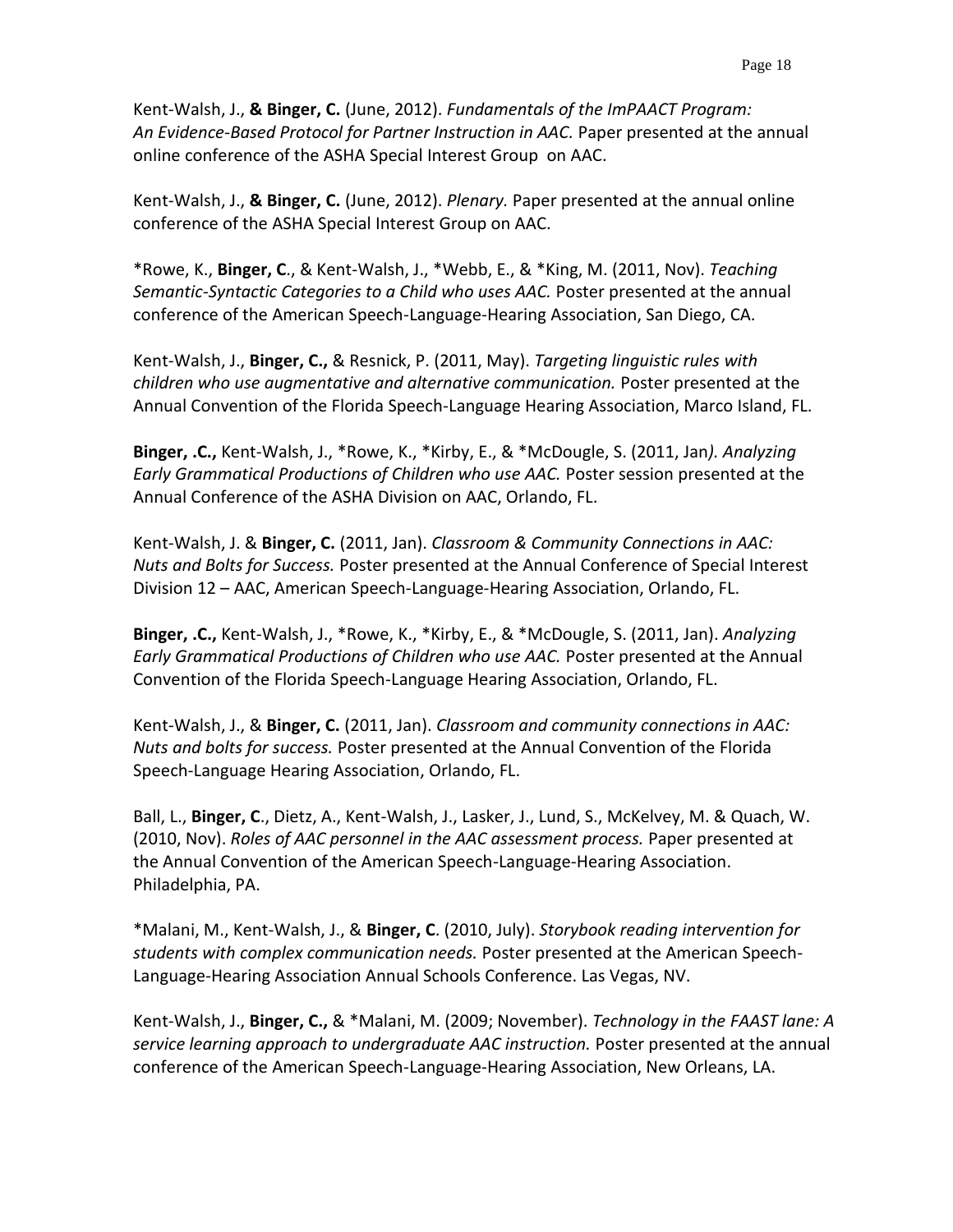Kent-Walsh, J., **Binger, C.,** & \*Quevedo, J. (2009; May). *Effects of peer instruction on AAC use in school-age children.* Poster presented at the Annual Convention of the Florida Speech-Language Hearing Association, Marco Island, FL.

Kent-Walsh, J., **Binger, C.,** \*Malani, M., & \*Quevedo, J. (2009; May). *Effects of parent training on AAC use and communication.* Poster presented at the Annual Convention of the Florida Speech-Language Hearing Association, Marco Island, FL.

Kent-Walsh, J., **Binger, C.,** \*Malani, M. \*Proly, J., \*Quevedo, J. & \*Zadroga, C. (2009, January). *Effects of partner instruction on AAC use & natural speech*. Paper presented at the Annual Conference of the Assistive Technology Industry Association, Orlando, FL.

**Binger, C.,** & Kent-Walsh, J. (2008; November). *Supporting turn-taking in AAC: Instruction for SLPs, parents, and peers.* Paper presented at the annual conference of the American Speech-Language-Hearing Association, Chicago, IL.

\*Maguire-Marshall, M. & **Binger, C.** (2008; November). *Free and bound morpheme errors by children who use AAC.* Poster presented at the annual conference of the American Speech-Language-Hearing Association, Chicago, IL.

**Binger, C**. & Kent-Walsh, J. (2008; August). *Teaching children who use AAC to use bound morphemes.* Paper presented at the 13th biennial conference of the International Society for Augmentative and Alternative Communication. Montreal, Canada.

Kent-Walsh, J., & **Binger, C.** (2008; August). *Targeting expressive language skills with children using AAC: Interventions for peers & children with autism.* Paper presented at the 13th biennial conference of the International Society for Augmentative and Alternative Communication. Montreal, Canada.

\*Berens, J., **Binger, C.,** & Kent-Walsh, J. (2007, November). *Impact of aided AAC intervention on other communication modalities*. Poster presented at the annual conference of the American Speech-Language-Hearing Association, Boston, MA.

**Binger, C.,** Kent-Walsh, J., \*Berens, J., \*Ewing, C., \*Hickman, S., & \*Maguire, M. (2007, November). *Modeling and recasting: Grammar intervention with children who use AAC.* Poster presented at the annual conference of the American Speech-Language-Hearing Association, Boston, MA.

\*Stark, C., Kent-Walsh, J., & **Binger, C.** (2007, November). *School-based AAC service delivery survey: Demographics, service delivery, & SLP training.* Poster presented at the Annual Convention of the American Speech-Language Hearing Association, Boston, MA.

Kent-Walsh, J., \*Stark, C., & **Binger, C.** (2007, May). *Applications of AAC cueing hierarchies for targeting communication skills with children.* Poster presented at the Annual Convention of the Florida Speech-Language Hearing Association, Marco Island, FL.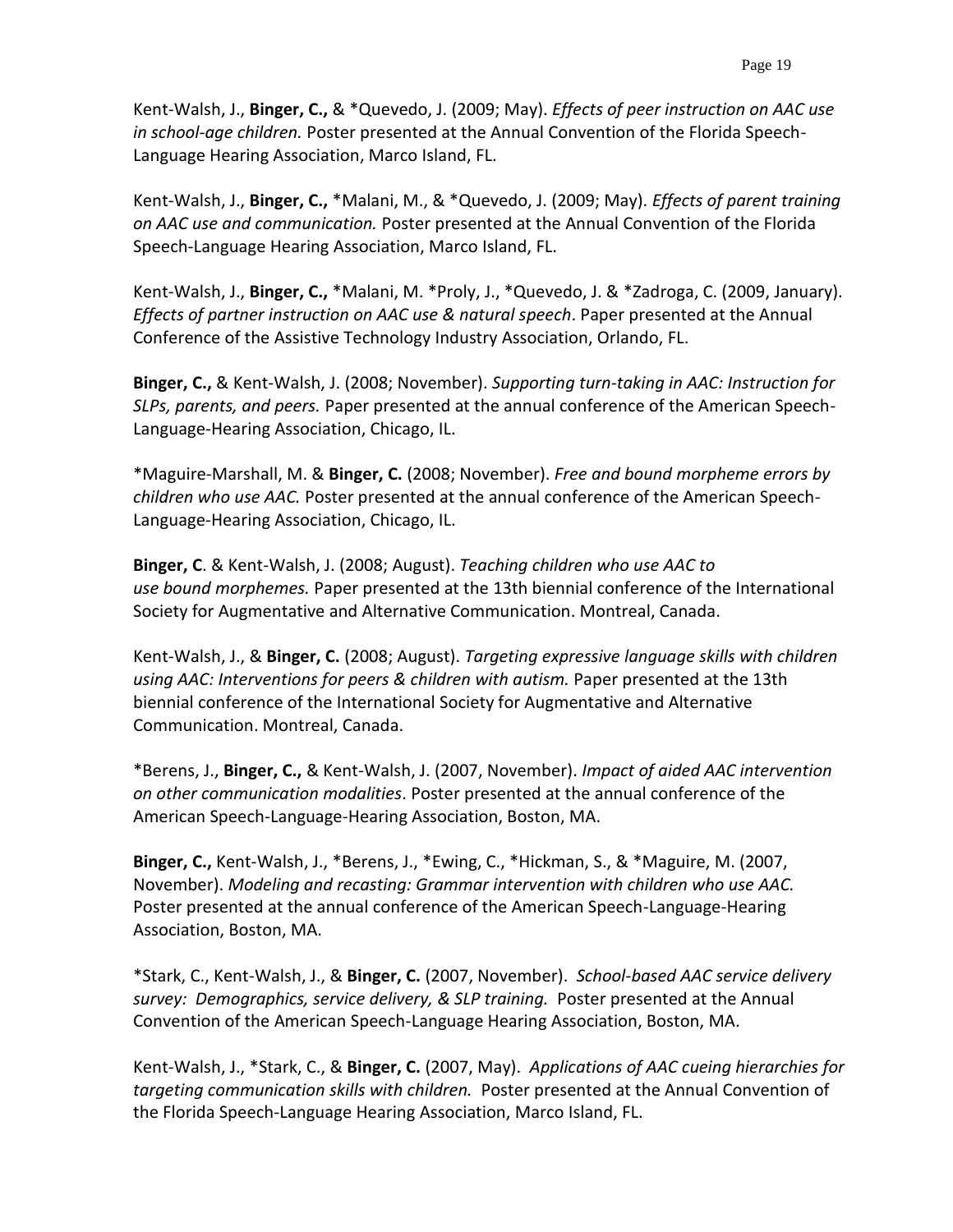**Binger, C.,** & Kent-Walsh, J. (2007, February). *Using cueing hierarchies to teach communication skills to children who use AAC.* Poster session presented at the 8th Annual Conference of the ASHA Division on AAC, Atlanta, GA.

**Binger, C.,** & Kent-Walsh, J., \*Del Campo, S., \*Hickman, S., \*Marquez, C., & \*Rivera, D. (2006, November). *Teaching educators and parents to support language development in AAC.* Paper presented at the annual conference of the American Speech-Language-Hearing Association, Miami, FL.

Goldstein, H., Minghetti, N., Davis, J., Noffsinger, D., Wilson, M., Sanchez, J.T., **Binger, C.,**  Munson, B., & Schuele, C.M. (2006, November). *Foundations for career development: Secrets of success*. Paper presented at the annual conference of the American Speech-Language-Hearing Association, Miami, FL.

Kent-Walsh, J., **Binger, C.,** \*McLeod, H., \*Stapleton, C., & \*Smith, E. (2006, November). *Simulated AAC intervention: Pilot investigation targeting comprehension of locative concepts*. Poster presented at the annual conference of the American Speech-Language-Hearing Association, Miami, FL.

Kent-Walsh, J., \*McLeod, H., **Binger, C.,** \*Stapleton, C., & \*Smith, E. (2006, May). *Simulated AAC language intervention: Pilot investigation targeting receptive locative concepts.* Poster presented at the Annual Convention of the Florida Association of Speech-Language Pathologists and Audiologists, Orlando, FL.

Kent-Walsh, J., \*Stark, C., & **Binger, C.** (2006, May). *School-Based AAC service delivery: Pilot survey of speech-language pathologists.* Poster presented at the Annual Convention of the Florida Association of Speech-Language Pathologists and Audiologists, Orlando, FL.

**Binger, C.,** & Kent-Walsh, J. (2005, November*). Evidence-Based Language Supports for Children Using AAC: Increasing Expressive Communication*. Paper presented at the annual conference of the American Speech-Language-Hearing Association, San Diego, CA.

**Binger, C.** & Light, J. (2005, November). *Using aided AAC modeling to support children's multisymbol utterance development.* Paper presented at the annual conference of the American Speech-Language-Hearing Association, San Diego, CA.

**Binger, C**. & Kent-Walsh, J. (2005, October). *Increasing expressive communication for children who use AAC: Evidence-based intervention techniques*. Paper presented at the annual conference of Closing the Gap, Minneapolis, MN.

**Binger, C**. & Light, J. (2004, October). *The effects of aided AAC modeling on the acquisition of multi-symbol utterances by children who use AAC.* Paper presented at the biennial conference of the International Society for Augmentative and Alternative Communication, Natal, Brazil.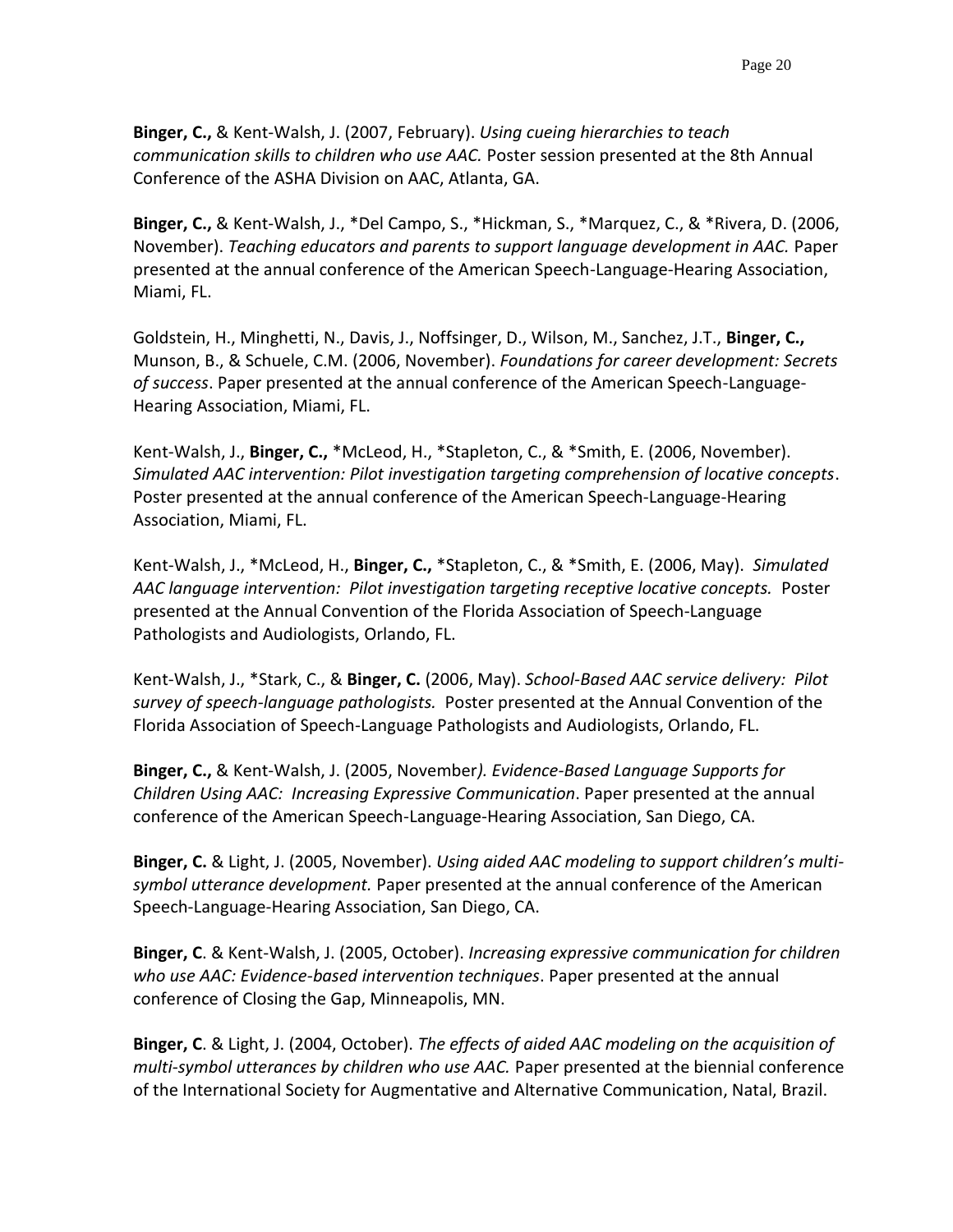**Binger, C**. & Light, J. (2003, November). *Demographics of preschoolers who use AAC and SLP training needs: A survey.* Paper presented at the annual conference of the American Speech-Language-Hearing Association, Chicago, IL.

**Binger, C.** & Light, J. (2003, November). *Grammar assessment and intervention with individuals who use AAC.* Paper presented at the annual conference of the American Speech-Language-Hearing Association, Chicago, IL.

**Binger, C.,** & Light, J. (2002, November). *The syntax and morphology of individuals who use AAC.* Paper presented at the annual conference of the American Speech-Language-Hearing Association, Atlanta, GA.

Light, J., **Binger, C**., Agate, T., Corbett, M.B., Gullapalli, G., Lepkowski, S., & Ramsay, K. (1996, August). *Use of partner-focused questions to enhance communicative competence.* Paper presented at the biennial conference of the International Society for Augmentative and Alternative Communication, Vancouver, Canada.

Light, J., **Binger, C.,** Dilg, H., & Livelsberger, B. (1996, August). *Use of an introduction strategy to enhance communicative competence.* Paper presented at the biennial conference of the International Society for Augmentative and Alternative Communication, Vancouver, Canada.

Light, J., **Binger, C.,** Corbett, M.B., Gathercole, M., Greiner, N., & Seich, A. (1995, November). *The effect of turn-taking on the communicative competence of students who use AAC.* Paper presented at the annual convention of the American Speech-Language-Hearing Association, Orlando, FL.

Klee, T., & **Binger, C.** (1993, November). *Contextual effects on transcription*. Poster presented at the annual conference of the Colorado Speech-Language-Hearing Association, Aspen, CO.

Light, J., **Binger, C**., & Kelford Smith, A. (1992, August). *Story reading interactions between preschoolers who use AAC and their mothers.* Paper presented at the biennial conference of the International Society for Augmentative and Alternative Communication, Philadelphia, PA.

# **Student research events**

\*Whitaker, M. & **Binger, C**. (2014). *Assessing the augmentative and alternative communication needs of students in rural New Mexico.* McNair Scholars Research Symposium, Albuquerque, NM.

\*Buenviaje, E. & **Binger, C.** (2013). *Error patterns of five-year-old children using AAC within simple rule-based messages.* Poster presented at the McNair Scholars Research Symposium, Albuquerque, NM.

\*Ragsdale, J. & **Binger, C.** (2013). *Language sampling measures for children with highly unintelligible speech.* McNair Scholars Research Symposium, Albuquerque, NM.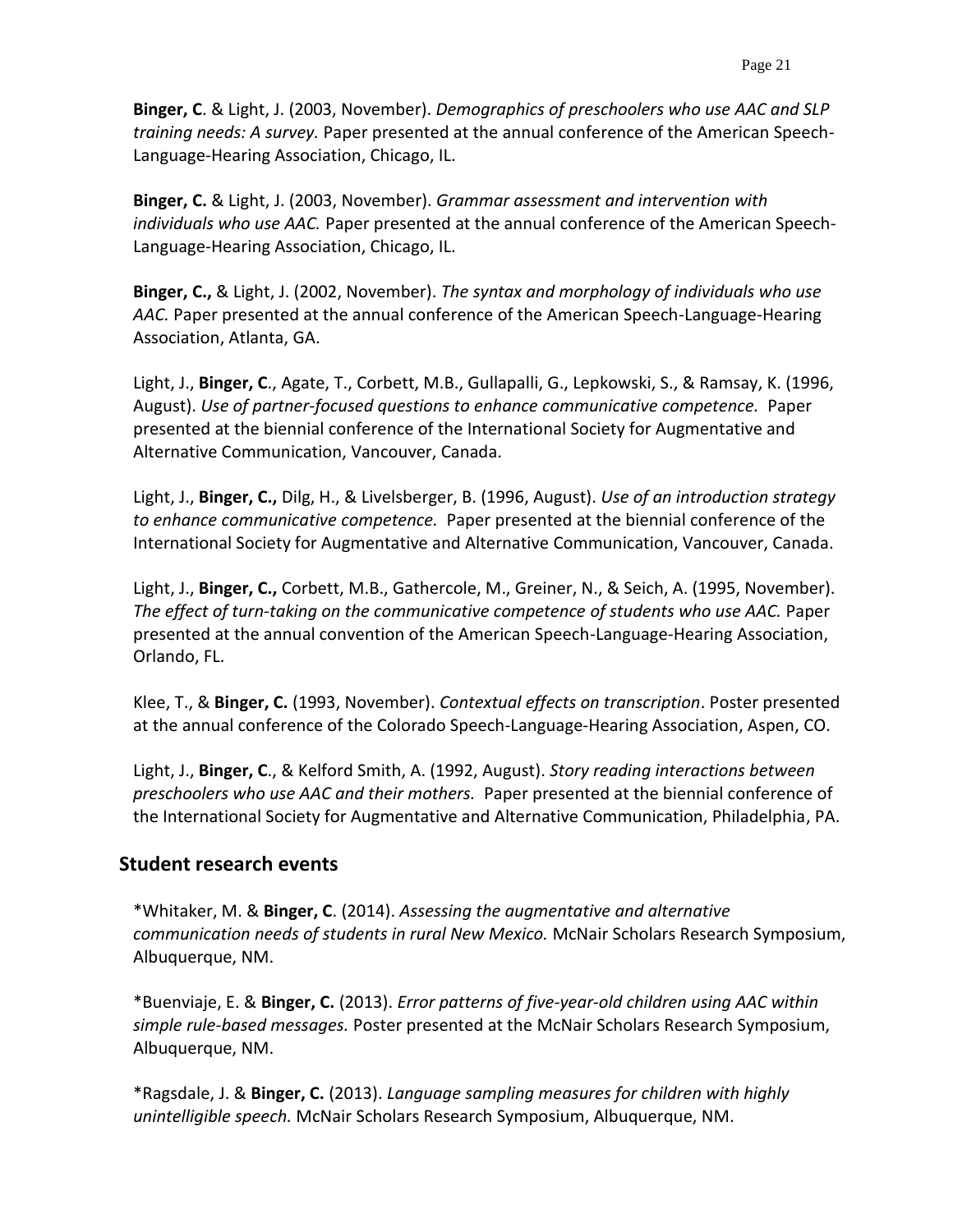\*Maguire-Marshall, M. & **Binger, C.** (2008, March). *Free and bound morpheme errors by children who use AAC.* Poster presented at the 4th Annual UNM Undergraduate Research and Creativity Conference, Albuquerque, NM.

\*Hickman, S., **Binger, C.,** & Kent-Walsh, J. (2007, April). *Does language intervention impact the spontaneous messages produced by children with complex communication needs?* Poster presented at the 3<sup>rd</sup> Annual UNM Undergraduate Research and Creativity Conference, Albuquerque, NM.

\*Stark, C., Kent-Walsh, J., & **Binger, C.** (2007, April). *School-based AAC service delivery: A survey of speech-language pathologists.* Poster presented at the University of Central Florida Showcase of Undergraduate Research, Orlando, FL.

\*Stark, C., Kent-Walsh, J., & **Binger, C.** (2006, March). *School-based AAC service delivery: pilot survey of speech-language pathologists.* Poster presented at the University of Central Florida Showcase of Undergraduate Research, Orlando, FL.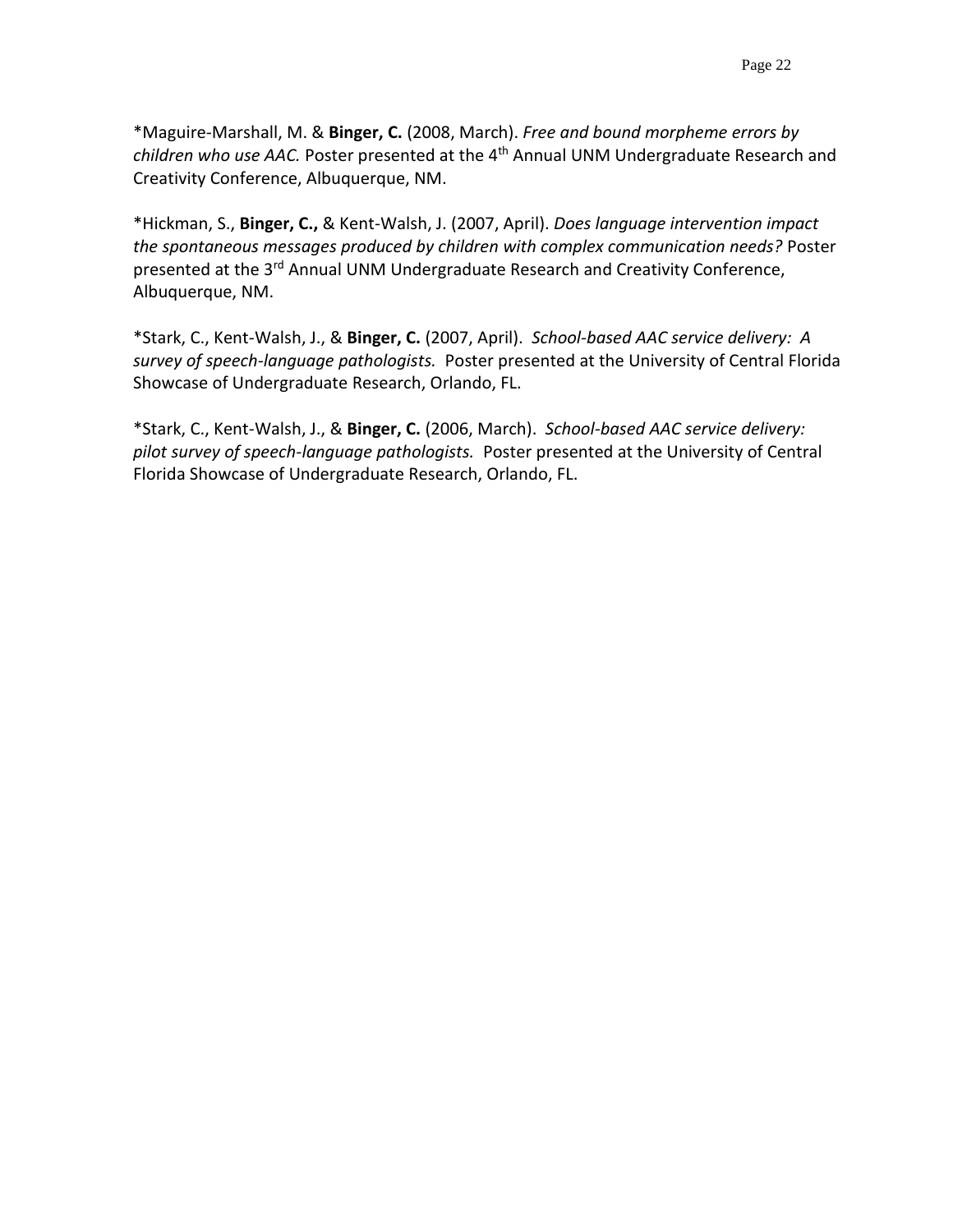# **Research**

# **Research Funding**

Word by Word: Supporting Sentence Development for Children who use AAC **PI (Lead institution): Cathy Binger** PI at UCF: Jennifer Kent-Walsh NIH R01 (National Institute on Deafness and Other Communication Disorders)

7/2017 – 6/2021, \$2.7 million (total)

Teaching preschoolers with complex communication needs to ask inverted yes/no questions using an AAC iPad application PI: Jennifer Kent-Walsh NIH R15 (National Institute on Deafness and Other Communication Disorders) **Subcontract PI: Cathy Binger** 10/2015 – 10/2018, \$300,000 (direct)

The design and implementation of speech generating devices for bilingual children with little to no functional speech PI: Kerstin Tonsing **Consultant & Visiting Scholar: Cathy Binger** National Research Foundation of South Africa: Thuthuka Funding Instrument (Post-PhD track)

R 510,600 (~\$45,000)

February, 2016 – December, 2018

Implementing a State-of-the-Art Telehealth Model in the Schools for Children who need Augmentative and Alternative Communication

**PI: Cathy Binger**

Research Allocation Committee Small Grant Award, University of New Mexico December 2013 – May 2015, \$10,000

Project AACES – Augmentative and Alternative Communication in Educational Settings: Preparing Speech-Language Pathologists in AAC Service Delivery PI: Wendy Quach

# **Consultant: Cathy Binger**

OSEP (U.S. Office of Special Education) January 1, 2013 – December 31, 2017, \$1,250,000 (direct)

Teaching Children who use AAC to Produce Rule-Based Semantic-Syntactic Relations **PI: Binger, C.**

NIH R03 (National Institute on Deafness and Other Communication Disorders) May 2011 – April 2014, \$300,000 (direct)

Using Voice Output Devices to Improve the Turn-Taking Skills of Children with Autism Spectrum Disorders (ASD)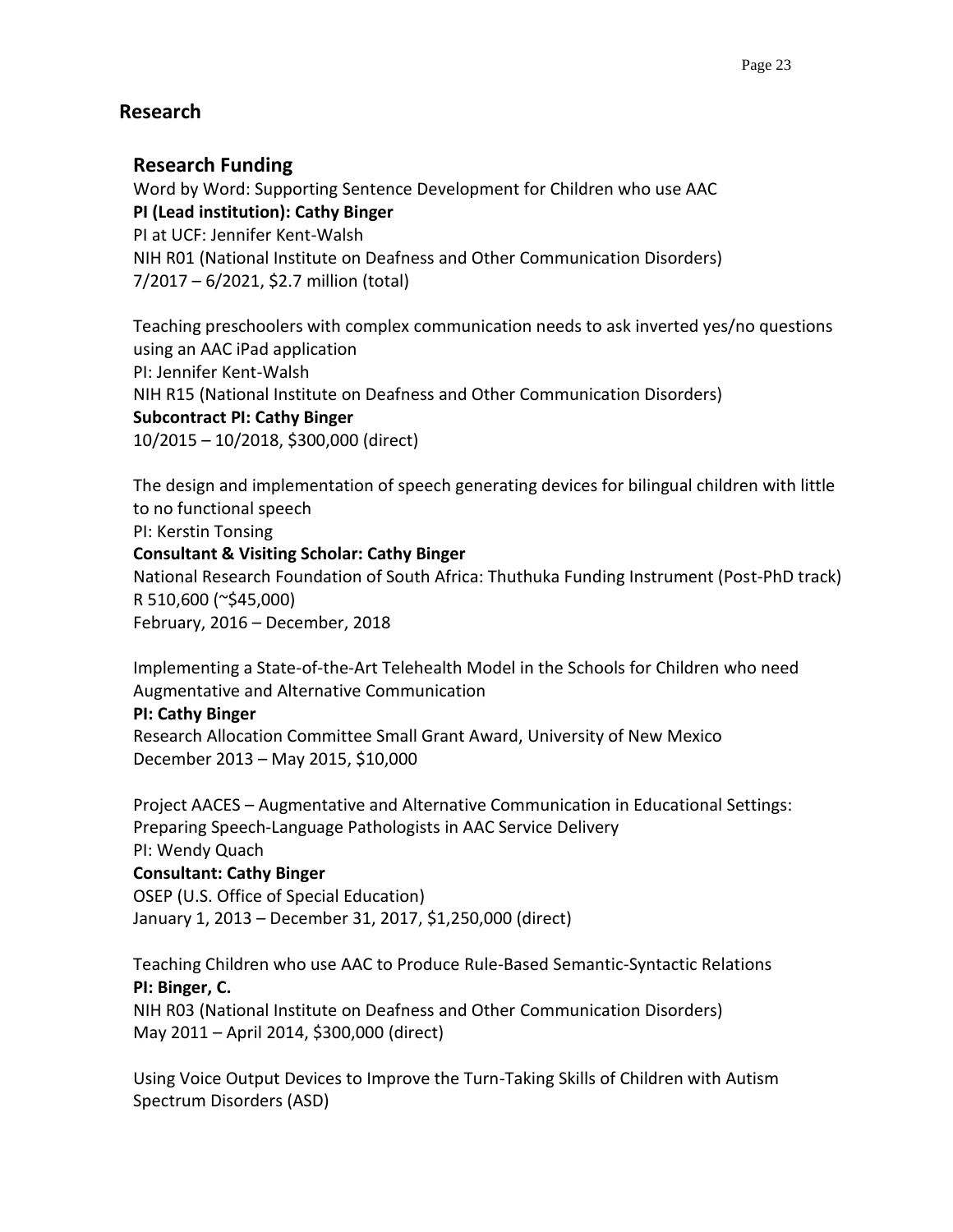### **PI: Binger, C.**

Research Allocation Committee Small Grant Award, University of New Mexico April 2008-September 2008, \$4000 (direct)

The Effects of a Grammar Intervention Program for Children who require AAC

### **PI: Binger, C.**

American Speech-Language-Hearing Foundation New Century Scholars Research Grant November 2006-November 2007, \$10,000 (direct)

The Effects of an Educational Assistant Instructional Program on the Multi-Symbol Utterances of Children who require Augmentative and Alternative Communication **PI: Binger, C.**

Research Allocation Committee Small Grant Award, University of New Mexico December 2005-September 2006, \$4000 (direct)

The Effects of a Caregiver Instructional Program on the Multi-Symbol Utterances of Latino Children who require Augmentative and Alternative Communication **PI: Binger, C.** 

American Speech-Language-Hearing Foundation New Investigator Research Grant November 2005-November 2006, \$5000 (direct)

# **Pending Research Funding**

Word by Word: Supporting Sentence Development for Preschoolers with Down Syndrome who use AAC

Note: This is a *supplement* for the funded "Word by Word" NIH R01 grant; PA-18-591

### **PI (Lead institution): Cathy Binger**

PI at UCF: Jennifer Kent-Walsh

NIH R01 (National Institute on Deafness and Other Communication Disorders) 10/2018 – 9/2019, \$ \$440,371.00 (total)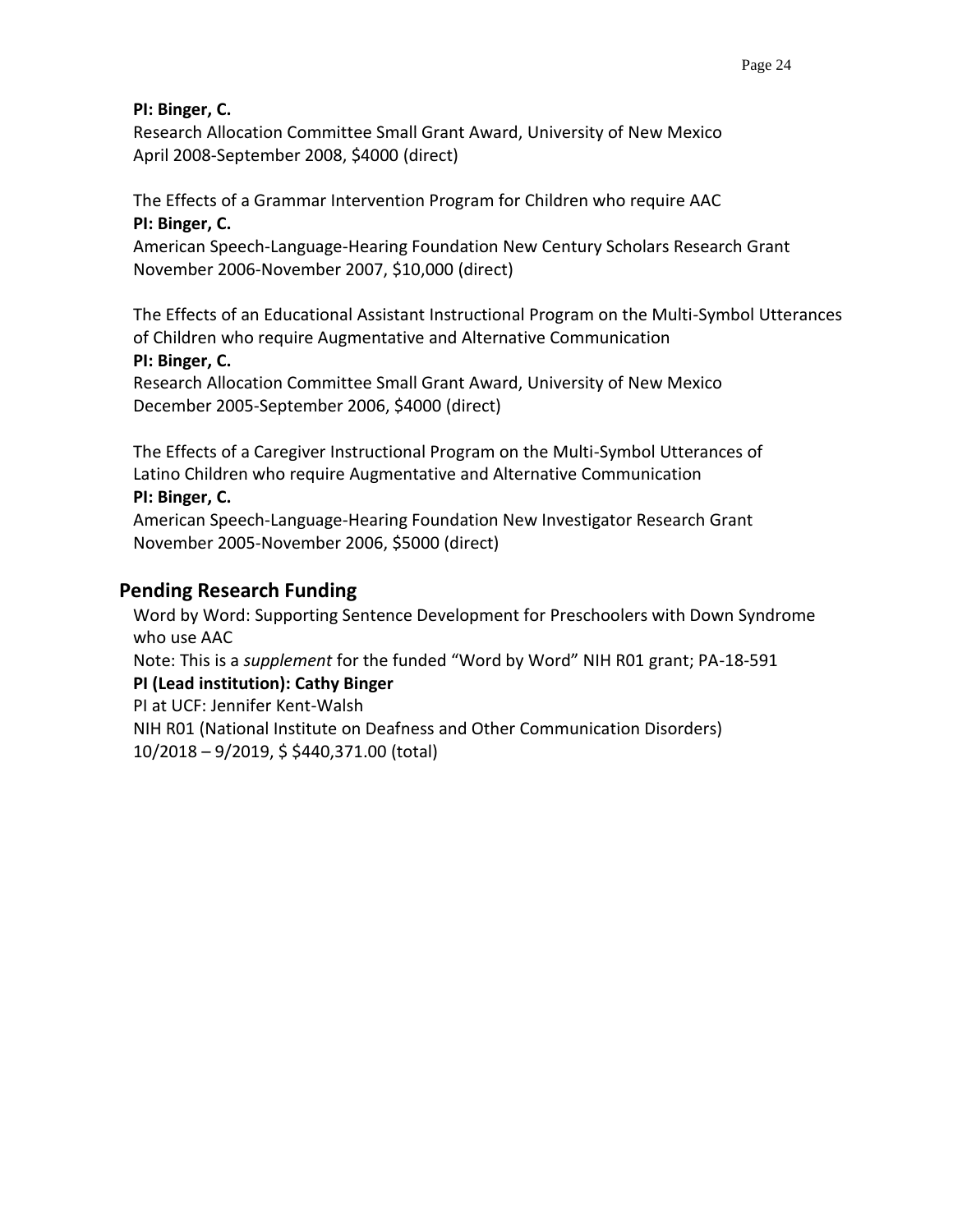# **Teaching**

# **Doctoral Advisement**

We do not have a PhD program in our department currently. *I co-chair a committee to change this.* Doctoral mentoring in other departments is described below.

# **Masters Advisement**

Marika King Graduation: Summer, 2014 Degree: M.S. in Speech-Language Pathology Thesis title: Using Dynamic Assessment to Assess Syntax with Five-Year-Olds using an AAC iPad App Role: Thesis advisor *Currently a PhD student at Georgia State University*

Kelly Rowe Graduation: December, 2011 Degree: M.S. in Speech-Language Pathology Thesis title: Teaching a child who uses AAC to produce semantic-syntactic relations Role: Thesis advisor

Amy Thatcher Graduation: May, 2010 Degree: M.S. in Speech-Language Pathology Thesis title: Teaching a school-based AAC team to support the communication skills of a student who requires AAC Role: Thesis advisor

# **Additional Graduate and Postgraduate Mentoring**

I have mentored many master's level students in my lab, in addition to above experiences, who have either volunteered or had paid positions (GA or grant funded). I am currently mentoring five master's level students in my AAC lab, all of whom are funded by current NIH grant. Students engage in a wide range of research activities.

**Supervisor/Mentor:** Supervising full-time project manager for NIH R01 research project. Meet ~6-8 hours per week to develop the project, provide guidance, review materials, coordinate student employee assignments, coordinate information-sharing with the second study site.

**Mentor:** Mentored a doctoral student of speech-language pathology from Penn State University through a formal ASHA-sponsored program (PATHWAYS), 2017-2018.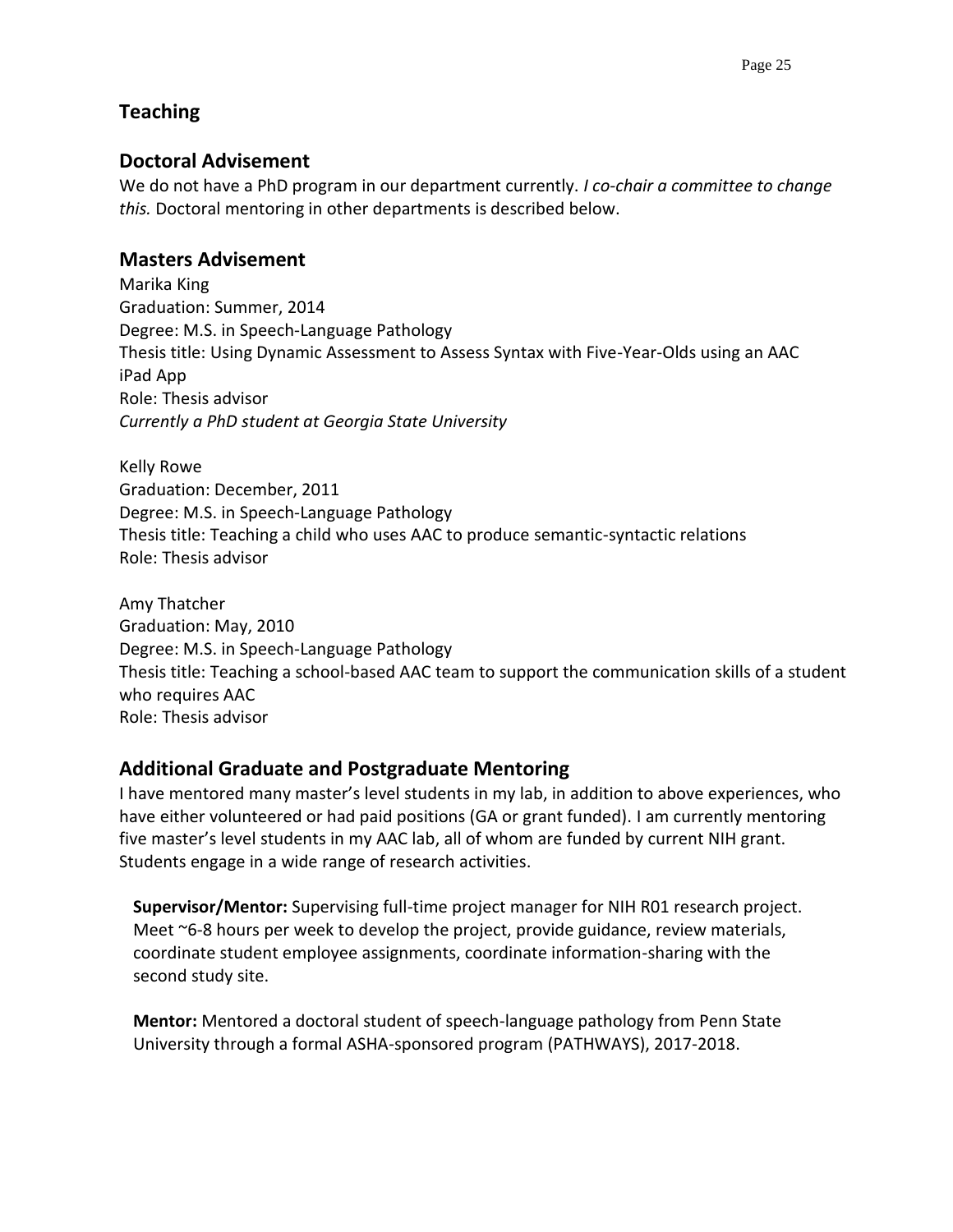**Mentor:** Mentored an assistant professor of speech-language pathology from California State University – East Bay through a formal ASHA-sponsored program (PATHWAYS), 2015-2016.

**Mentor**: Mentored an assistant professor of speech-language pathology at the University of Central Arkansas through a formal ASHA-sponsored mentoring program, 2012 – 2013.

**Doctoral committee**: Served on dissertation committee for a speech-language pathology doctoral student (Erica Tiempe) at the University of Central Florida; graduated 2016.

**Doctoral committee**: Serving on dissertation committee for a speech-language pathology doctoral student (Jessica Donaldson) in the Department of Special Education at the University of New Mexico, 2016-present.

**Doctoral committee**: Serving on doctoral committee for a speech-language pathology doctoral student: Heather DiLuzio in the Department of Special Education at the University of New Mexico, 2016-present.

**Doctoral committee**: Serving on doctoral committee for a speech-language pathology doctoral student: Seana Evelyn in the Department of Special Education at the University of New Mexico, 2016-present. Seana plans to complete an independent study lab rotation in my lab in Spring, 2019.

# **Undergraduate and Non-Degree Student Mentoring**

### **McNair and Research Opportunity Program Scholars**

Maja Whitaker Graduation: Fall 2014 Degree: B.S. in Speech and Hearing Sciences Project title: Assessing the Augmentative and Alternative Communication Needs of Students in Rural New Mexico

Elijia Buenviaje Graduation: Spring 2014 Degree: B.S. in Speech and Hearing Sciences Project title: Error Patterns of Five-Year-Old Children Using AAC within Simple Rule-Based Messages

Jamie Ragsdale Graduation: Spring 2014 Degree: B.S. in Speech and Hearing Sciences Project title: Language Sampling Measures for Children with Highly Unintelligible Speech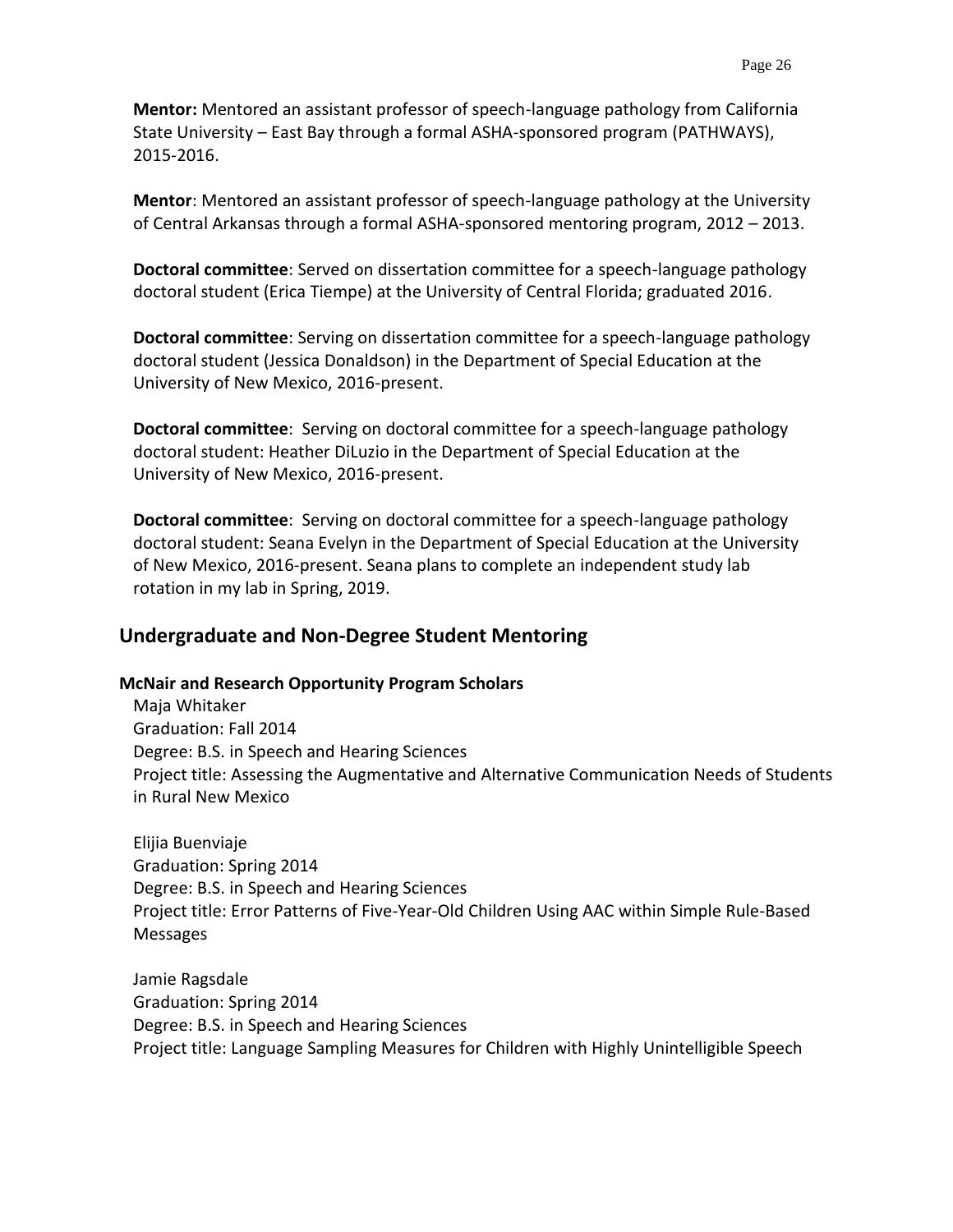### **Lab Experiences**

I have mentored > 30 undergraduate and non-degree students who have taken independent study credits, received honors credits, worked as paid employees, or volunteered to work in my lab. Students have been involved in various aspects of the development and implementation of research projects.

# **Classroom Teaching:**

Courses taught while employed by the Department of Speech and Hearing Sciences, University of New Mexico:

| Course         | Course name                      | Semesters taught | No.            |
|----------------|----------------------------------|------------------|----------------|
| no.            |                                  |                  | students       |
| <b>SHS 302</b> | Intro to Communication Disorders | 2005, Spring     | 21             |
|                |                                  | 2005, Fall       | 32             |
|                |                                  | 2006, Spring     | 23             |
|                |                                  | 2006, Fall       | 28             |
|                |                                  | 2007, Spring     | 26             |
|                |                                  | 2007, Fall       | 30             |
|                |                                  | 2008, Spring     | 26             |
|                |                                  | 2009, Spring     | 43             |
|                |                                  | 2009, Fall       | 58             |
|                |                                  | 2010, Spring     | 44             |
|                |                                  | 2010, Fall       | 62             |
|                |                                  | 2011, Fall       | $\overline{?}$ |
|                |                                  | 2015, Spring     | 71             |
|                |                                  | 2015, Fall       | 54             |
| <b>SHS 430</b> | Language Development             | 2006, Fall       | 68             |
|                |                                  | 2007, Fall       | 55             |
|                |                                  | 2009, Fall       | 60             |
|                |                                  | 2010, Fall       | 61             |
|                |                                  | 2011, Fall       | 64             |
|                |                                  | 2012, Fall       | 64             |
|                |                                  | 2013, Fall       | 64             |
|                |                                  | 2014, Fall       | 68             |
|                |                                  | 2015, Fall       | 78             |
|                |                                  | 2016, Fall       | 68             |
| <b>SHS 430</b> | Language Development, online     | 2012, Summer     | 20             |
| <b>SHS 431</b> | Language Disorders in Children   | 2013, Spring     | 59             |
|                |                                  | 2015, Spring     | 53             |
|                |                                  | 2016, Spring     | 59             |
|                |                                  | 2017, Spring     | 50             |
|                |                                  | 2018, Spring     | 57             |
| SHS 532        | Augmentative Communication       | 2005, Spring     | 12             |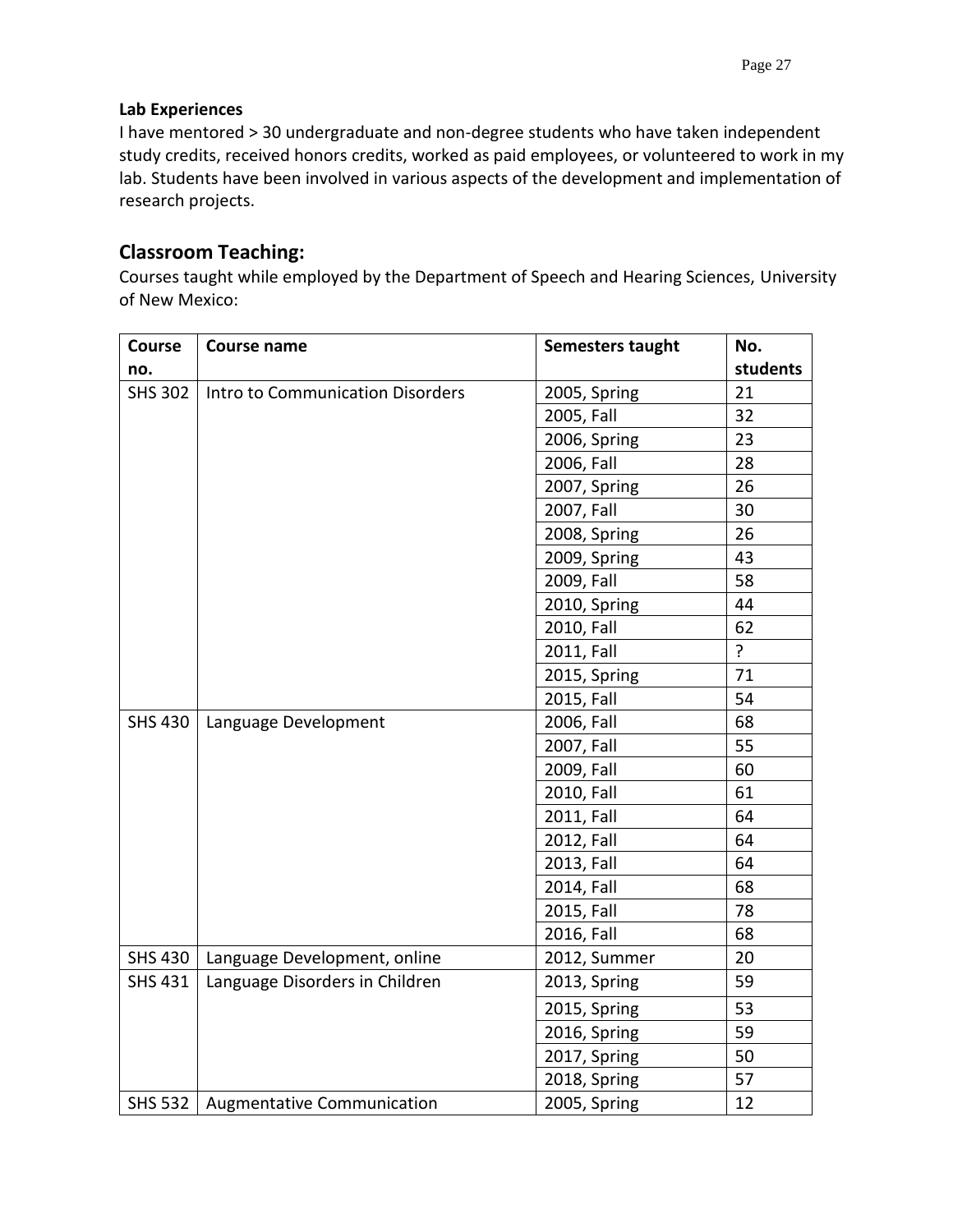|                |                                 | 2006, Spring | 16 |
|----------------|---------------------------------|--------------|----|
|                |                                 | 2007, Spring | 12 |
|                |                                 | 2008, Spring | 12 |
|                |                                 | 2009, Spring | 20 |
|                |                                 | 2010, Spring | 12 |
|                |                                 | 2011, Spring | 20 |
|                |                                 | 2013, Spring | 18 |
|                |                                 | 2014, Spring | 26 |
|                |                                 | 2015, Spring | 27 |
|                |                                 | 2016, Spring | 16 |
|                |                                 | 2017, Spring | 22 |
|                |                                 | 2018, Spring | 28 |
| <b>SHS 506</b> | Reading and Writing in Research | 2017, Fall   | 16 |
|                |                                 | 2018, Fall   | 13 |

#### **Guest Lectures**

| 2016, 2017, & 2018: | Guest lecture in Dr. Marybeth Barkocy's physical therapy course |
|---------------------|-----------------------------------------------------------------|
|                     | to discuss considerations for communicating with clients and    |
|                     | families who have communication disorders                       |
| 2005-present:       | Guest lecture on augmentative communication in Dr. Janet        |
|                     | Patterson's graduate course on Language Intervention            |

#### **Courses taught at the Division of Communication Disorders, University of Wyoming:**

| 2004 - 2009, Summer | Augmentative and Alternative Communication, SPPA 5500,                |
|---------------------|-----------------------------------------------------------------------|
|                     | ~15 students each year                                                |
| 2011. Summer        | Augmentative and Alternative Communication, SPPA 5500,<br>28 students |

### **Curriculum Development:**

#### **PhD Program**

- Co-chair (with Dr. Jessica Richardson) our department's PhD Committee to develop an SHS PhD program
- Full committee meets monthly, with the co-chairs + dept chair having additional meetings as needed
- Grassroots approach to curriculum development taken to ensure all relevant faculty have the opportunity to contribute

### **SHS 532: Augmentative and Alternative Communication (AAC)**

Yearly revisions made to this graduate level course:

- Updating course information to reflect current best practices
- Revising assignments to more closely mirror real-life clinical practice
- Use of various technologies to maximize student exposure to available media (videos, webcasts, AAC technologies, etc.)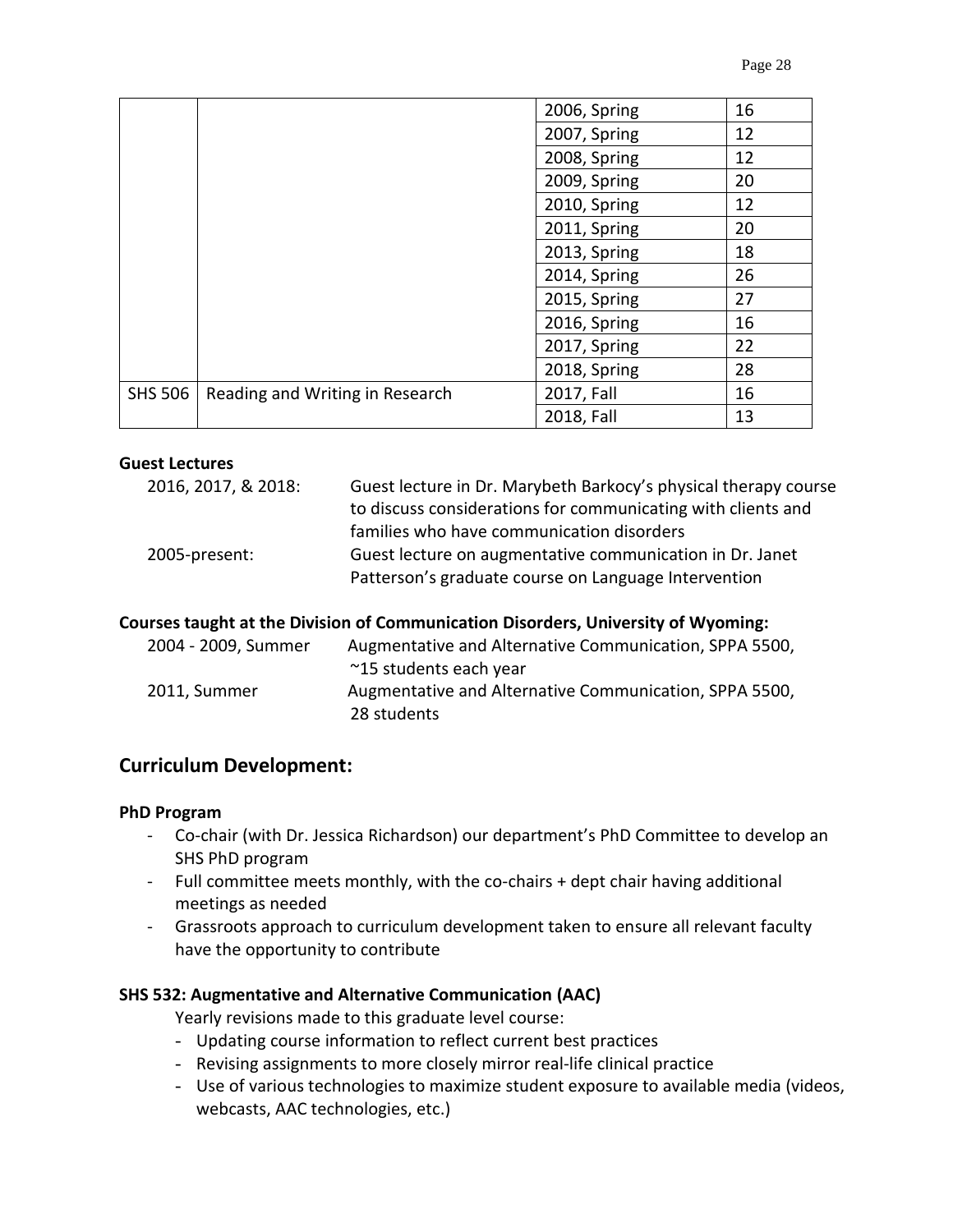2013: Major overhaul of course to convert it to a discussion-based course 2014-2018: Yearly revisions to improve course discussions; instituted a "Tech Day" to bring vendors to the department; students rotated through stations to trial various state-of-the-science technologies such as eye gaze systems

2018: Revised study guides to eliminate repetitive & recitation questions; changed case study application questions and take home case study assignments to more closely mirror comprehensive exam questions (based on feedback in prior classes)

### **SHS 302: Introduction to Communication Disorders**

Made periodic updates to this survey course on communication disorders

- Updated course information as needed
- Integrated use of iClickers in this class as the class size grew to encourage full class participation
- Re-organized several class assignments so that student use "calibrated peer-review" process to grade papers; forced students to carefully analyze their own work as well as the work of others
- Facilitated more frequent small group discussions, *write-pair-share* activities, etc. over the years to encourage more class participation

### **SHS 430: Language Development**

Made periodic updates to this course on normal language development through the lifespan:

- Updated course information & assignments as needed
- Integrated iClickers to encourage full class participation
- Facilitated more frequent small group discussions, *write-pair-share* activities, etc. over the years to encourage more class participation
- Revised assignments over time in response to student feedback

# 2012*: Created online version of this course*

- High satisfaction rates reported by students

# **SHS 431: Language Disorders**

2013: New course prep in face-to-face format

- Multi-media class; extensive use of videos for demonstrations and to facilitate class discussions
- iClickers used in each class to ensure students complete readings and check for understanding of student material

# **SHS 506: Reading and Writing in Research**

2018: New course prep

- Course focuses on teaching students, virtually all of whom are bound for clinical (not research) practice, how to understand and apply research literature to clinical practice
- Assignments include presentations of UNM SHS faculty research studies (with respective faculty in class during presentations); development of a clinical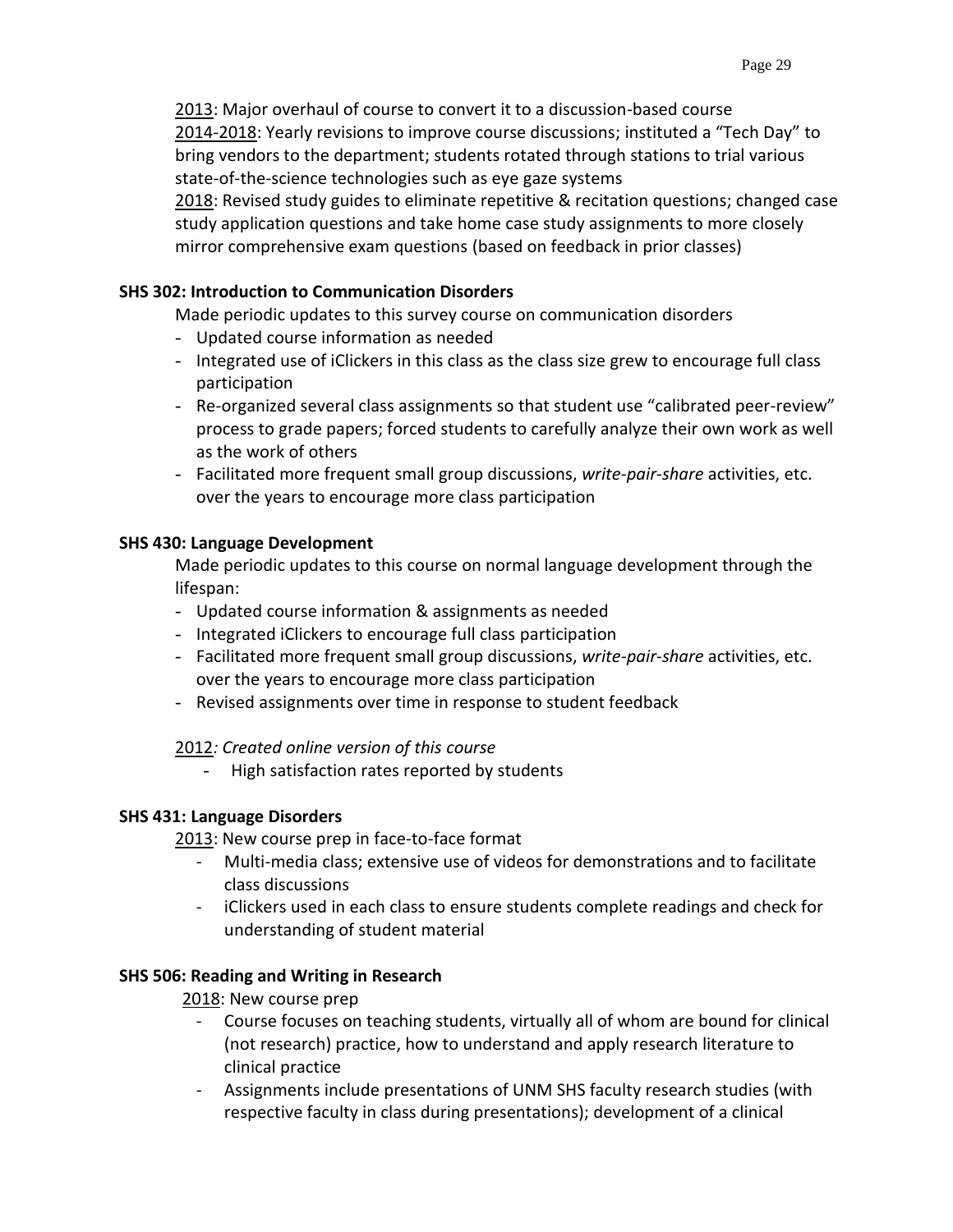research question which is then answered by their own literature search and synopsis in a 4-part, iterative assignment; and participation in a journal club with articles selected and discussed by our clinical faculty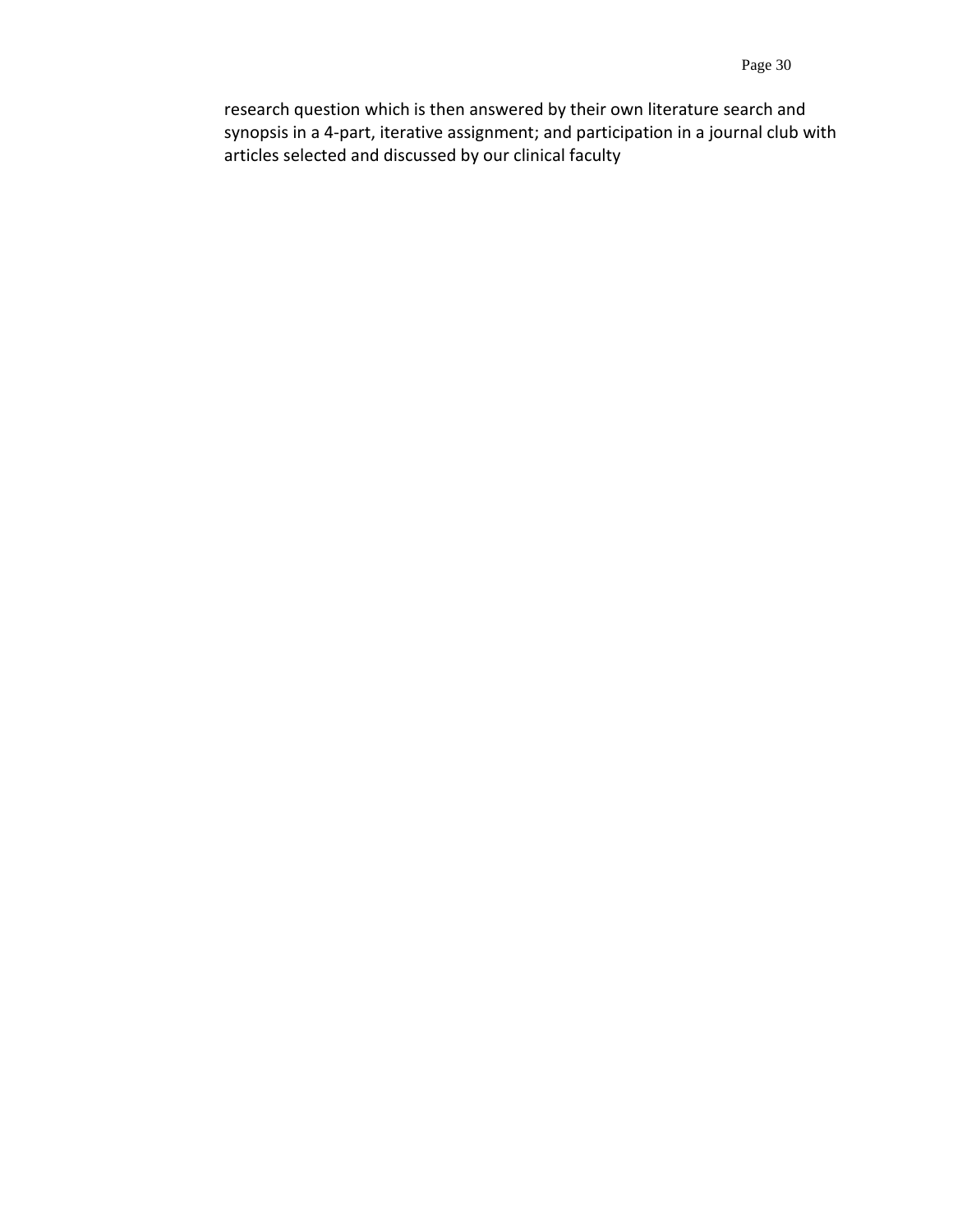# **Service:**

### **International:**

Consultant and educator in Tula, RUSSIA: 2016-present

Working with a project for the Naked Heart Foundation (main office in Moscow), which supports services for children with severe disabilities.

Goal: Create a Center for Excellence for Children with Cerebral Palsy at the *State Rehabilitation Hospital of Tula Region - Centre of Children's Psycho-Neurology* in Tula, Russia.

- Medical professionals from this center came to UNM in Fall, 2016; I presented information on providing communication supports for their clients
- Travelled to Tula, Russia from March 10-18, 2017 with Dr. John Phillips (Medical Director of Mind Research Network and Chief of Pediatric Neurology at UNM HSC), Dr. Danny Rogers (neurology resident with Dr. Phillips), and Dr. Marybeth Barkocy (PT assistant professor)
- Meet virtually twice monthly with these professionals throughout the year to provide ongoing evidence-based clinical supports
- Developed series of feeding and swallowing videos with the Russian team to improve safe feeding techniques to prevent infections and save lives: [https://youtu.be/5gZDA\\_fKhHk](https://youtu.be/5gZDA_fKhHk)

# Consultant/visiting scholar at the University of Pretoria, SOUTH AFRICA: 2017

Consulted with 9 PhD students and 3 master's students on their AAC-related research projects, in addition to extensive research consultations with Dr. Kerstin Tonsing, at the Center for Augmentative and Alternative Communication at the University of Pretoria in September, 2017.

# **National:**

# **NIH Study Section Standing Member (***pending***)**

- Nominated by the scientific review officer to be a standing member of NIH's Language and Communication (LCOM) Study Section
- If accepted, term will begin October, 2019
- Commitment: 4 year term; in-person study section meetings 3 times/year
- Typically review ~8-9 full proposals/meeting

# **Director for Implementation Science Study Group**

- Directing a new learning community with research peers throughout the country, with the goal of building our knowledge and skills in implementation science, with a long-term goal of changing communication sciences and disorders in the next decades in the same way that a similar evidence-based practice group began changing our field ~30 years ago
- Consulting with Lesley Olswang from the Univ. of Washington, one of the leaders of the evidence-based practice movement in my discipline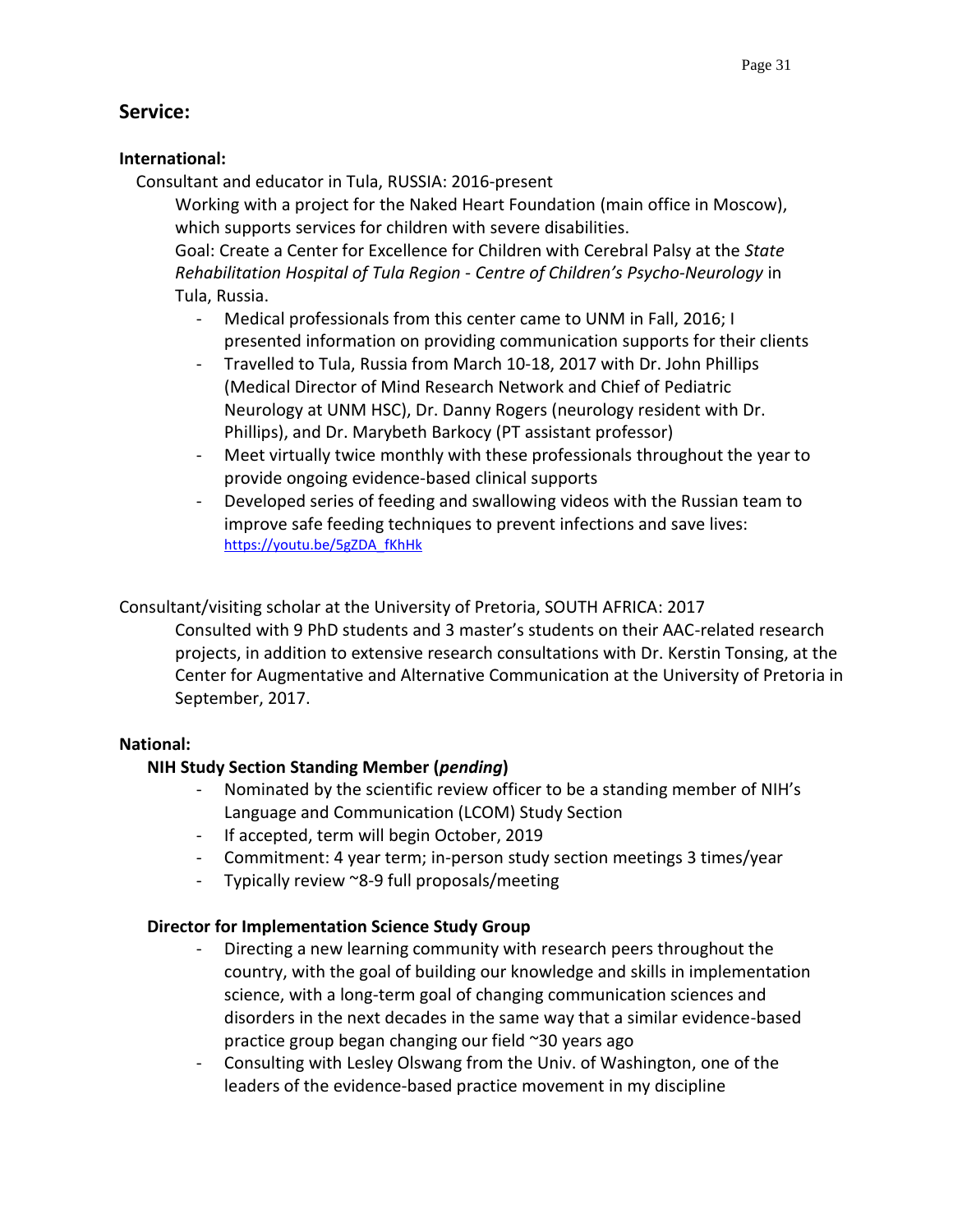- Personal goal of building my knowledge to support the development of more meaningful clinical trials in my own research

#### **Reviewer for NIH Study Section**

#### **Center for Scientific Review: LCOM (Language and Communication) Meeting**

Reviewed NIH grant proposals for LCOM Study Section October, 2016: Washington, DC February, 2018: San Francisco, CA

#### **Reviewer for Center for Scientific Review: Special Emphasis Panel**

Reviewed NIDCD Clinical Trial (U01) in Language January 24, 2018: Virtual meeting

#### **Reviewer for the American Speech-Language-Hearing Foundation**

Reviewed grant proposals for ASHFoundation's *New Investigators Research Grant*, 2018

#### **Topic Chair**

Topic Chair for all AAC papers, ASHA 2013 convention Topic Chair for all AAC papers, ASHA 2014 convention

#### **Co-editor**

Co-editor (with Jennifer Kent-Walsh) for of Perspectives professional newsletter (Special Interest Group #12: AAC) Dec 2012 & April 2013

#### **Co-chair of National Conference**

Co-chaired conference for the American Speech-Language-Hearing Association's Special Interest Group on AAC (SIG 12): *Partner Instruction in AAC: Strategies for Building Circles of Support.* Online conference. June, 2012

#### **Associate Editor for Peer-Reviewed Journal**

AE: *Augmentative and Alternative Communication*: 2016-present AE: Guest AE for *Language, Speech, and Hearing Services in Schools*, 2013 AE: *Topics in Language Disorders* (scheduled to begin 2019)

#### **Reviewer for Peer-Reviewed Journals**

Consulting Editor: *Augmentative and Alternative Communication*, 2010-2012 Reviewer: *Journal of Speech, Language, and Hearing Research*, 2006, 2008, 2009, 2012, 2015 Reviewer: *American Journal of Speech-Language Pathology*, 2006, 2007, 2009, 2011,

2012, 2018

Reviewer: *Language, Speech, and Hearing Services in Schools*, 2005, 2006, 2010, 2017 Reviewer: *Journal of Speech, Language, and Hearing Research*, 2015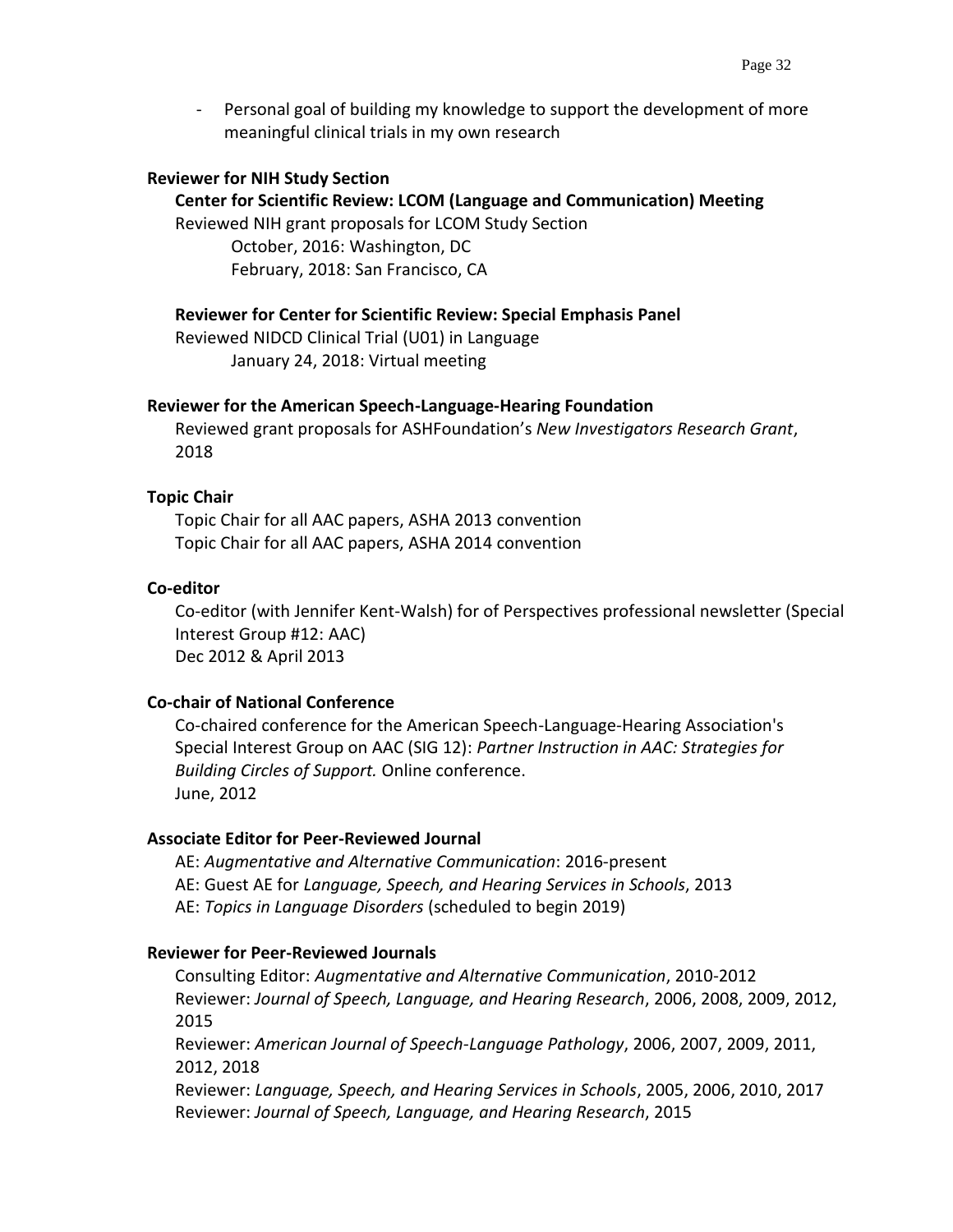Reviewer: *Research and Practice for Persons with Severe Disabilities*, 2016 Reviewer: *Topics in Language Disorders,* 2017 Reviewer: *Language Learning*, 2017, 2018

### **Reviewer for Peer-Reviewed Presentations**

Reviewer: *Annual Convention of the American Speech-Language Hearing Association,*  2009, 2011, 2012, 2015, 2016, 2017, 2019

### **Reviewer for National Scholarship**

Reviewed grant applications as part of the American Speech-Language-Hearing Association's Grant Review and Reviewer Training Program. July, 2018

### **Advisor for Research Program**

Served on UNM's faculty advisory committee for the McNair and Research Opportunity Program, 2013-2014

### **State:**

### **Consultant** (2005-2015)

Wyoming Institute for Disabilities (WIND): Provide consulting services for state-wide program that provides communication-based assistive technology to individuals with disabilities

- update and order equipment
- provide ongoing consultation, support, and training for staff
- participate in hiring process for new employees
- conduct workshops for clinicians in the state

#### **University:**

### **Promotion and Tenure Committee**

- Member on Junior Tenure and Promotion Committee, 2013-2014; 2015-2016

### **Departmental:**

### **Co-Chair PhD Committee**

- With Dr. Jessica Richardson, co-chairing committee to institute an SHS PhD program, 2016-present
- Monthly meetings with full research faculty  $+$  clinic director
- Planning and sub-committee meetings in between monthly meetings
- Connecting with colleagues across campus as needed

### **Chair of Comprehensive Examination Committee**

Served as chair of our graduate comprehensive exam committee, 2006 - 2012

- Coordinate exams (all faculty are involved in writing/grading questions)
- Proctor exams
- Manage exam results (reporting of results, manage student issues, etc.)
- Revise exam procedures as indicated